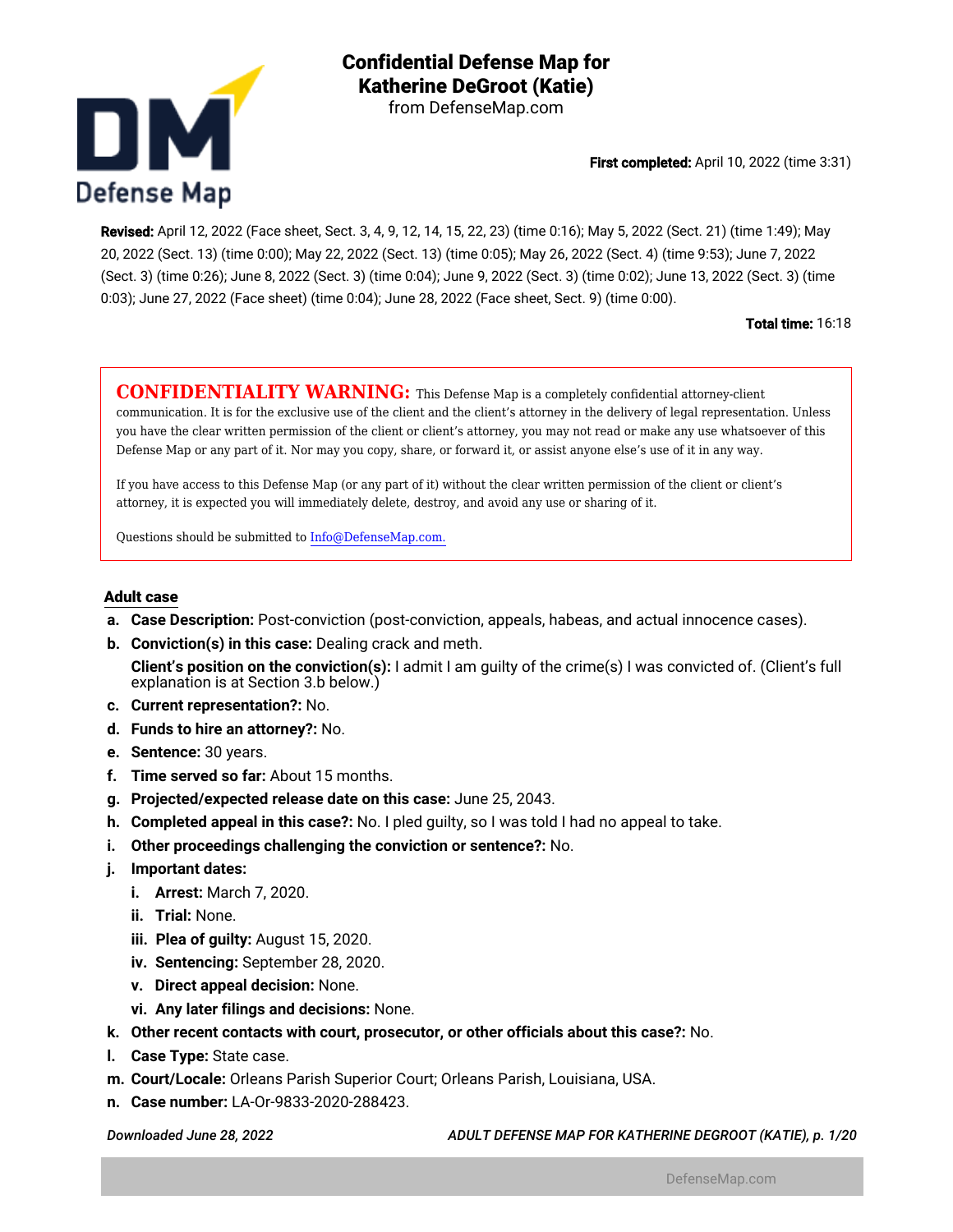- o. Defense attorneys (and attorney-client relationships): Martin Culpepper. He was my PD. We had almost no interaction except for his telling me no one wins drugs cases and I needed to accept the deal that was offered.
- p. Prosecutor: Anthony Stryker.
- q. Judge: Hon. Harriette King.
- r. Custody/Probation/Parole: In custody (On this sentence.)/Not on probation/Not on parole.

#### **Birth/Race/Gender**

- s. Age: 28.
- t. Race: White; Not Hispanic/Latino.
- u. Gender: Female.

#### **Contact information**

- v. Address: Louisiana Women's Prison.
- w. Primary Telephone: [Unanswered.] Email: [Unanswered.]
- x. Emergency Contacts:

[Unanswered.]

Professional(s): Charlie Asher (Attorney).

Notes:

<span id="page-1-0"></span>Downloaded June 28, 2022

ADULT DEFENSE MAP FOR KATHERINE DEGROOT (KATIE), p. 2/20

**CONFIDENTIAL ATTORNEY-CLIENT COMMUNICATION**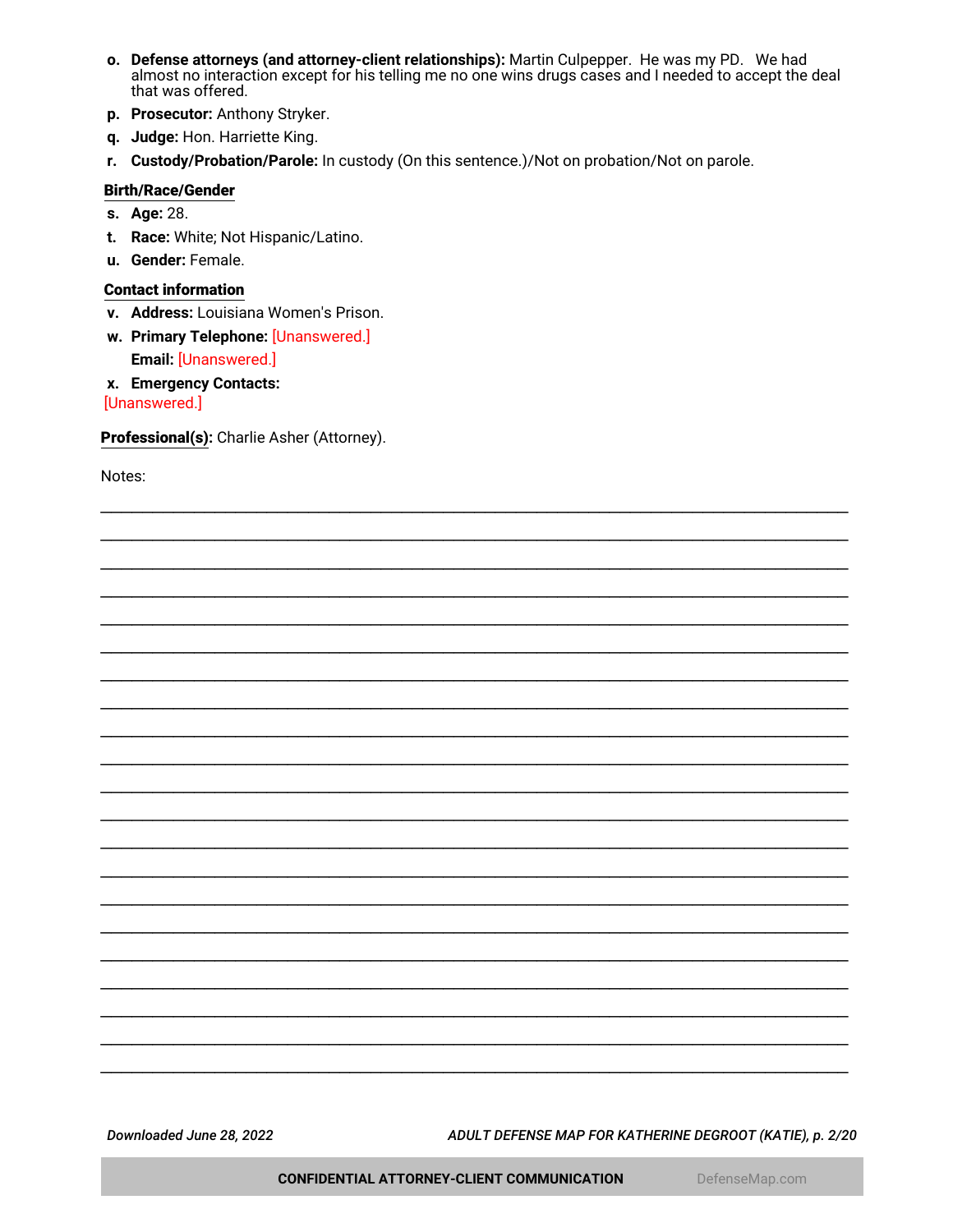

## **Important notes to client on use of this Defense Map and these 9 Flags.**

- $\checkmark$  The following 9 Flags may help you and your attorney in deciding on the best steps to take. But, the entire report is important, so read it all carefully. Take notes for your next discussion with your attorney.
- ✓ You can log back on as often as you want to add more information.
- $\checkmark$  Clients can often help their cases by considering any personal changes they'd like to make in their lives. Even one positive change can help many cases.
- 1. **Client's sense of personal safety** [\(Section 2, p. 6\)](#page-5-0): The client reports feeling "Mostly unsafe."
- 2. **Emergency needs** [\(Section 2, p. 6\):](#page-5-0) The client reports some emergency needs.
- 3. **Case descriptors from client**
	- **1. Guilt or innocence in fact** [\(Section 3, p. 6\):](#page-5-1) Completely guilty.
	- **2. Current representation** (Face sheet c): No attorney currently.
	- **3. Funds for counsel** (Face sheet d): Has no funds for counsel.
	- **4. Projected/expected release date** (Face sheet j): June 25, 2043.
	- **5. Time served already** (Face sheet h): About 15 months.
	- **6. Plea of guilty?** [\(Section 3, p. 6\):](#page-5-1) Pled guilty.
	- **7. Trial?** [\(Section 3, p. 6\):](#page-5-1) Had a trial. .
	- **8. Client testified?** [\(Section 3, p. 6\)](#page-5-1): Yes.
- 4. **Asserts important evidence was not tested or not followed up on** [\(Section 3, p. 6\)](#page-5-1).
- 5. **An illegal sentence or illegal sentencing procedure** [\(Section 3, p. 6\)](#page-5-1).
- 6. **Past/other cases**:
	- **Past arrests and charges** [\(Section 4, p. 7\)](#page-6-0): Prior record disclosed.
- 7. **Outlook and functioning**:
	- **1. PTSD/Repeating bad memories or nightmares** [\(Section 12, p. 9\):](#page-8-0) Potential PTSD issue disclosed.
	- **2. Childhood years** [\(Section 13, p. 10\):](#page-9-0) 7 childhood assets reported as either partly or completely missing, and 30 childhood challenges disclosed. The client's responses show an Adverse Childhood Experience (ACE) score of 3 out of 10.
	- **3. One or more controlling or hurtful partners** [\(Section 14, p. 12\):](#page-11-0) Potential issue.
	- **4. Adult years** [\(Section 15, p. 14\):](#page-13-0) 10 of 14 important life assets either missing or partially missing.
	- **5. Addictive patterns** 2 possible issue(s) disclosed.
		- **a. Use of drugs (other than alcohol)** [\(Section 17, p. 15\)](#page-14-0): 18 significant responses, a serious indication (2 out of 2) of a possible drug issue.
		- **b. Other abuse/addiction issues** [\(Section 18, p. 16\)](#page-15-0): Other abuse/addiction issues described.
	- **6. Mood and functioning issues** [\(Section 19, p. 16\):](#page-15-1) 7 possible issues disclosed.
		- **a. Thoughts of hurting myself:** 9 significant responses.
		- **b. Depression:** 13 significant responses.
		- **c. Dependence/Codependence:** 13 significant responses.
		- **d. Being more worried and nervous than other people.**
		- **e. Trouble with attention or staying focused.**
		- **f. Problems with thoughts that seem to race or that I can't control.**
		- **g. Finding it hard to have close relationships.**
- The client reports a wish to make changes in these 5 areas of life [\(Section 22, p. 19\)](#page-18-0):
	- **1. Education** (details on p. 19).
	- **2. Alcohol or drug use** (details on p. 19).
	- **3. Counseling** (details on p. 19).

*Downloaded June 28, 2022 ADULT DEFENSE MAP FOR KATHERINE DEGROOT (KATIE), p. 3/20*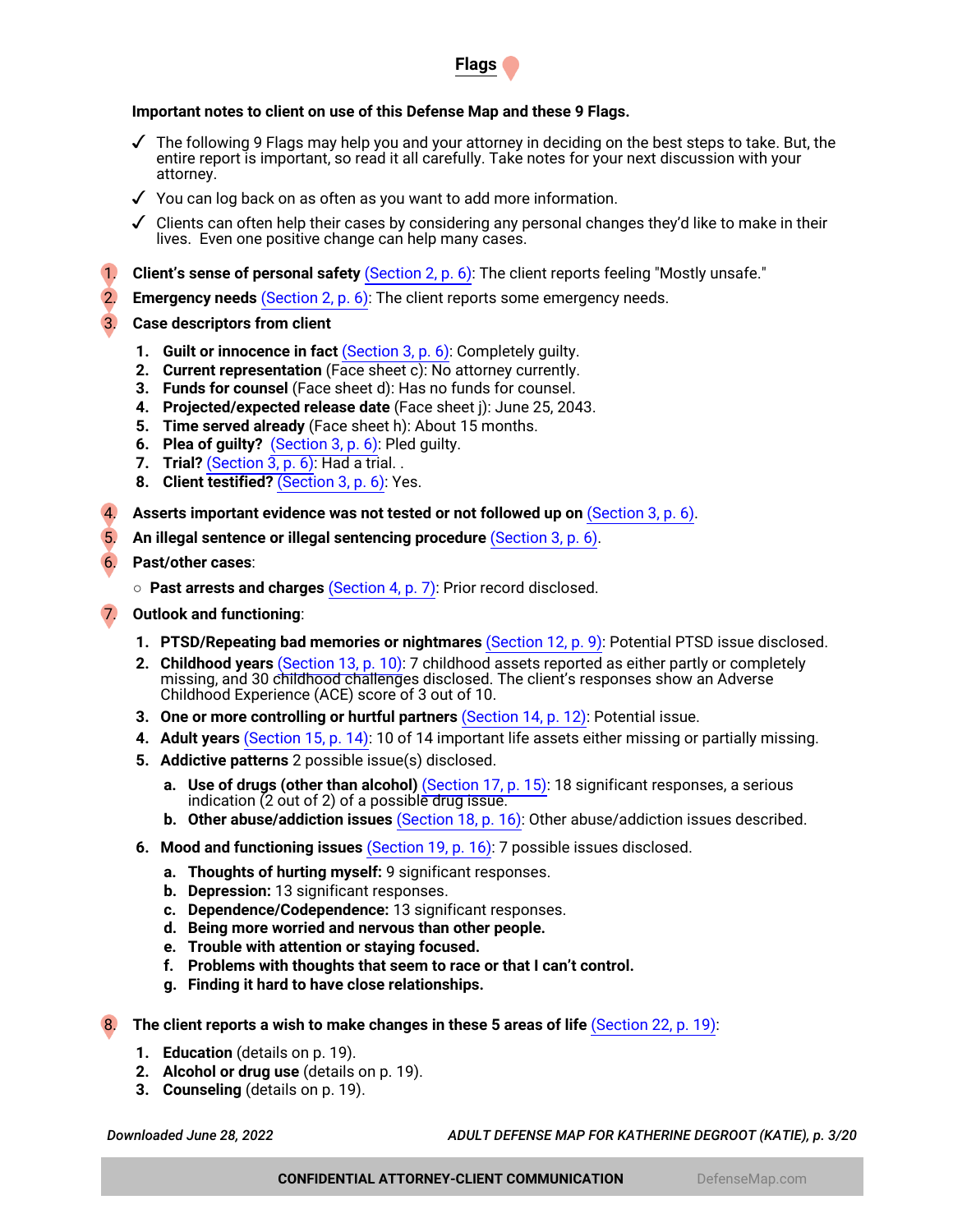- 4. Ways of handling problems (details on p. 19).
- 5. Better use of a personal strength or skill (details on p. 19).

Character and mitigation evidence (Section 23, p. 19).

 $9.$ 

Action ideas of attorney and client after reading this Flags page:

NOTE: Special attention may be warranted for the information summarized in Flags 7 and 8 above. Useful options may include (a) an addiction evaluation, (b) a counseling/therapy evaluation, and (c) any other course of action counsel and client think could be helpful.

Downloaded June 28, 2022

ADULT DEFENSE MAP FOR KATHERINE DEGROOT (KATIE), p. 4/20

CONFIDENTIAL ATTORNEY-CLIENT COMMUNICATION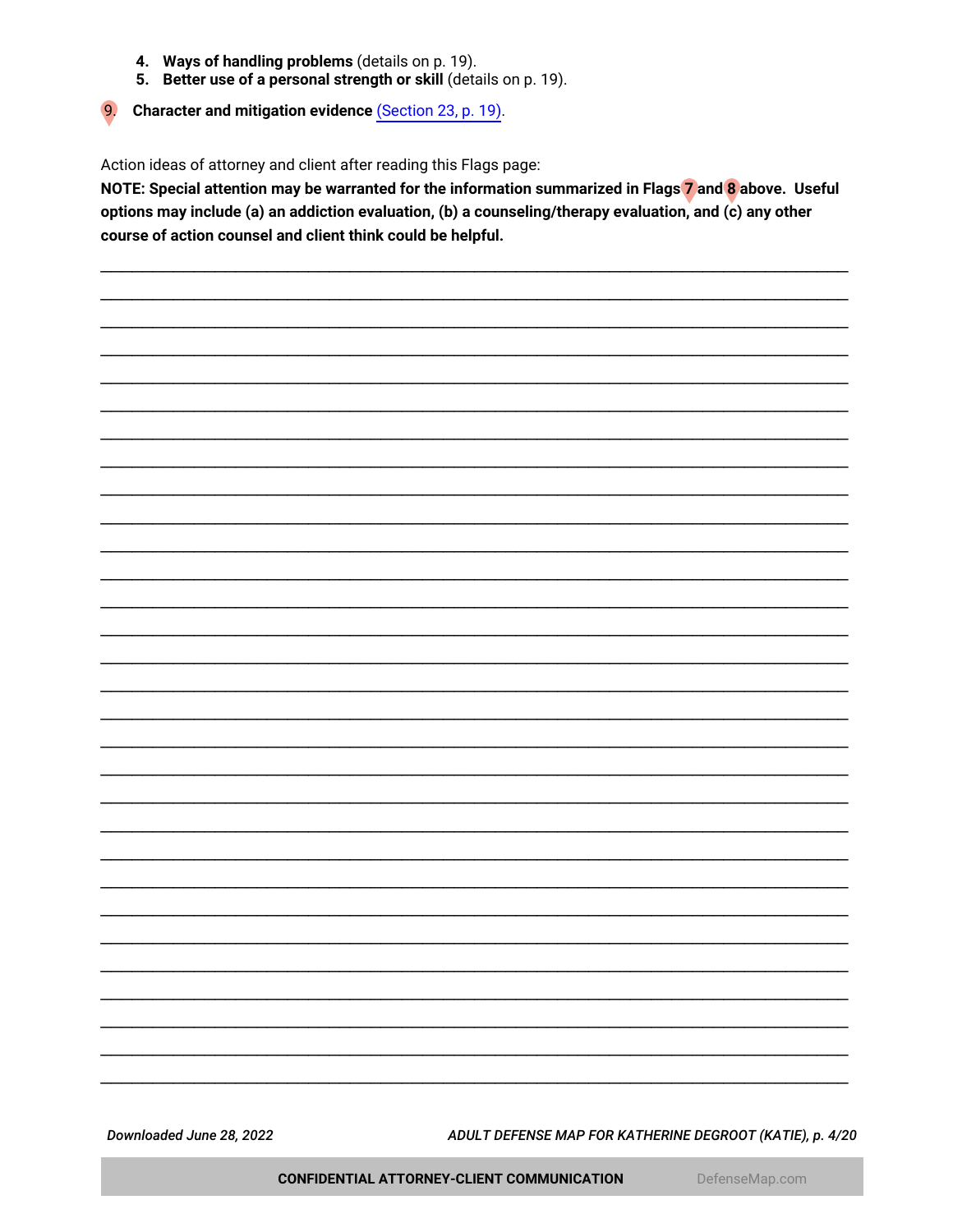# **Summary of Sections**

# **Part A: Legal**

- **1. What's most on client's mind** [\(p. 6\)](#page-5-2).
- **2. Client's safety/Emergency needs** [\(p. 6\).](#page-5-0)
- **3. Case details** [\(p. 6\)](#page-5-1).
- **4. Other criminal cases/arrests** [\(p. 7\)](#page-6-0).
- **5. Other important legal cases** [\(p. 8\)](#page-7-0).

# **Part B: Basic Profile**

- **6. Military service** [\(p. 8\)](#page-7-1).
- **7. Physical health** [\(p. 8\).](#page-7-2)
- **8. Family and other important relationships** [\(p. 8\)](#page-7-3).
- **9. Education** [\(p. 8\).](#page-7-4)
- **10. Employment** [\(p. 8\)](#page-7-5).
- **11. Use of free time** [\(p. 9\).](#page-8-1)

## **Part C: Personal Challenges**

- **12. PTSD/Repeating bad memories or nightmares** [\(p. 9\).](#page-8-0)
- **13. Childhood years** [\(p. 10\)](#page-9-0).
- **14. One or more controlling or hurtful partners** [\(p. 12\).](#page-11-0)
- **15. Adult years** [\(p. 14\).](#page-13-0)

## **Part D: Addictive Patterns**

- **16. Use of alcohol** [\(p. 15\).](#page-14-1)
- **17. Use of drugs (other than alcohol)** [\(p. 15\).](#page-14-0)
- **18. Other abuse or addiction issues** [\(p. 16\).](#page-15-0)

# **Part E: Personal Functioning**

- **19. Mood and functioning issues** [\(p. 16\).](#page-15-1)
- **20. Counseling history** [\(p. 17\).](#page-16-0)

# **Part F: Life Patterns and Character and Mitigation Evidence**

- **21. Client today** [\(p. 17\)](#page-16-1).
- **22. Client's thoughts on the future** [\(p. 19\)](#page-18-0).
- **23. Character and mitigation evidence** [\(p. 19\).](#page-18-1)

*Downloaded June 28, 2022 ADULT DEFENSE MAP FOR KATHERINE DEGROOT (KATIE), p. 5/20*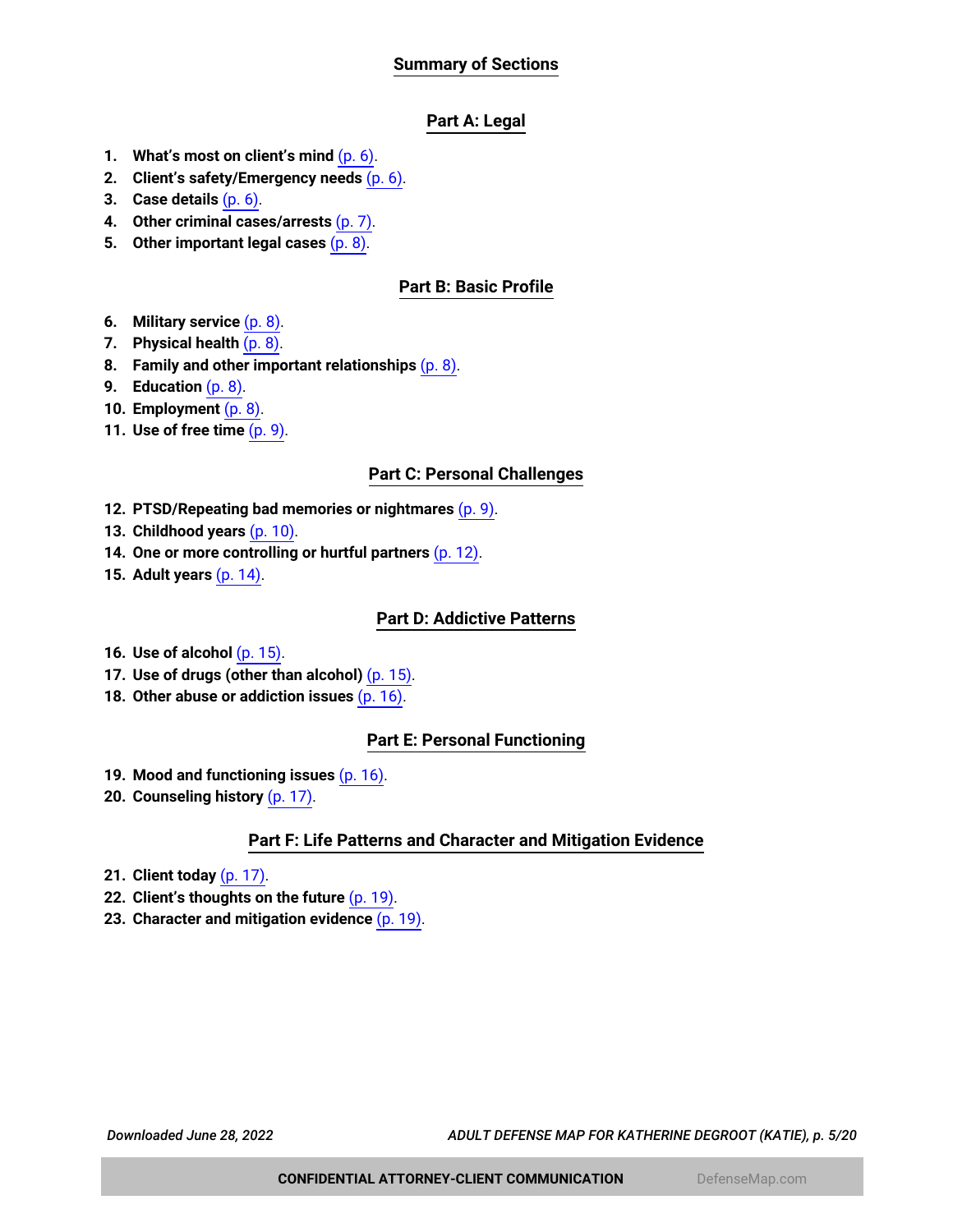# **Sections**

# **Part A: Legal**

## <span id="page-5-2"></span>**1. What's most on client's mind** ([Up to Flags Page](#page-1-0))

This is an awfully long time, and I don't think I deserved this much. I'm losing contact with any of the healthy people in my life.

## <span id="page-5-0"></span>**2. Client's safety/Emergency needs** ([Up to Flags Page](#page-1-0))

- **a. Client's sense of personal safety:** Mostly unsafe. As some of the older and more peaceful and mature inmates put it, there is a new generation of inmates going to prison these days, including women's prisons. Some come from violent gangs, and many join gangs (some out of necessity once here. I haven't, and this can be a terrifying place without those kinds of protection.
- **b. Emergency needs?:** Yes. I don't like to talk about it or tell anyone (because people get preyed on if they look weak), but I have more and more thoughts of taking my life.

#### <span id="page-5-1"></span>**3. Case details** ([Up to Flags Page](#page-1-0))

- **a. The charge(s):** I was in a foolish relationship with a couple. It started out as sexual (a thruple) but he turned us both into drug dealers. I was in way over my head. When he got busted, he made me out as a major player to lower his sentence.
- **b. Client's position on the conviction(s), underlying causes, and any co-defendants:** I admit I am guilty of the crime(s) I was convicted of.

Technically, yes, I dealt all these drugs. Worst of all, I told my family lies about needing money for medical experiences and such, my being diagnosed with Crones Disease (which I never had) to finance the drug deals. It was over about a year's time. The worst mistake of my life.

My whole involvement grew out of my life falling apart after my molestation, my not reaching out to talk about it, my getting involved as a "third wheel" with a married couple (Joe and Ruth Conboy) who I saw as strong, able to protect me, and willing to trade sex for that protection. This led to their getting me involved in the dealing and becoming abusive and threatening.

When they got arrested, they had the money to hire a firm that immediately got them cooperating against me. As a result, they got sentences only a quarter as long as my sentence--but in truth they were the leaders in this.

**c. Co-defendants?:** Yes. Joe and Ruth Conboy were my codefendants. They got sentences about a quarter of mine (7 years and 6 years), even though they had the drug business, got me into it, and supervised everything I did.

I met them a few times in town and at an entertainment bar we went to (Tapps). All I knew about them was they were friendly and seemed to be well off and very confident. About 2 years (May 2020) ago Ruth was there alone and asked if she could talk with me. She told me she and Joe had an open relationship and Joe was interested in me. I was surprised and flattered. As I was later able to figure out looking back on things, I was also attracted to the feeling of confidence and "protectiveness" they had. Here were strong successful people who might care about me.

On the next couple of times I saw them at Tapps, Joe was flirtatious and complimented me a lot. I learned they owned and managed some properties. Eventually we started a relationship that they called "a thruple." We smoked some grass but that was all as far as anything illegal.

A few months in they told me they sometimes dealt drugs. By this time I was very attracted to our life together, and I went along. Only later did they involve me in it.

It was about 6 months into our relationship that Joe became abusive toward me (and once that I saw with Ruth). This eventually led to pushing, slapping, pulling my hair, and threatening and controlling any money, who I could see, and what I could talk about with anyone.

Everything I did about drugs was at their direction. I got no money except the little they gave me from time to time.

*Downloaded June 28, 2022 ADULT DEFENSE MAP FOR KATHERINE DEGROOT (KATIE), p. 6/20*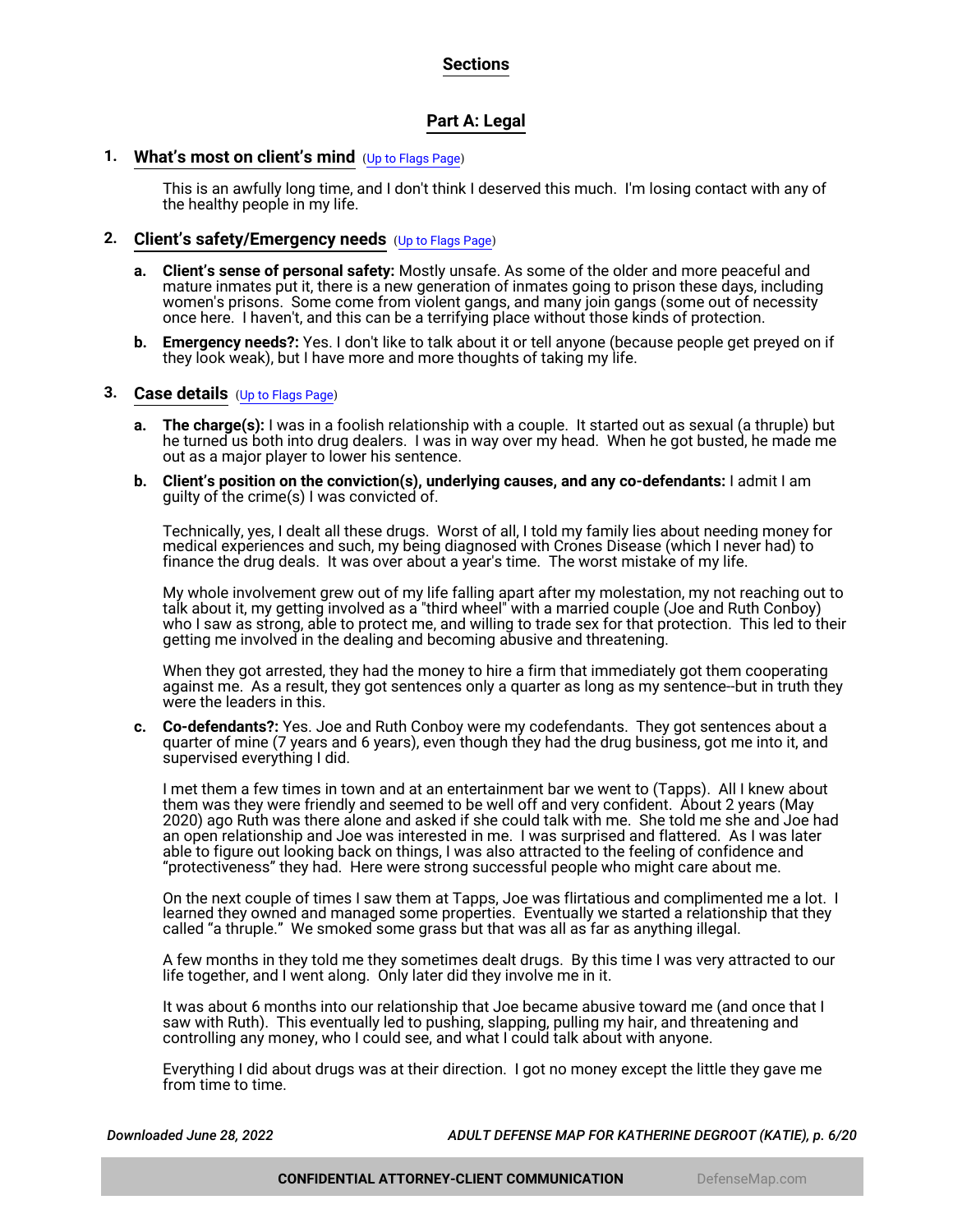I'm especially ashamed of the story I told my family about being sick with Crone's Disease to get money from them. I'd never heard of this disease (Joe had a cousin with it), and everything I said came from them. (Not that that's an excuse for what I did to my family.)

When we got arrested, I had a busy PD, and they had 2 excellent private attorneys who made deals to testify against others (including their suppliers and me).

- **d. Interaction/statements with law enforcement:** I never resisted or gave anyone any problems. But by the time I was arrested, everyone I'd dealt with had made deals with the prosecution, and I got all this time.
- **e. Client discussions with others about the events?:** Yes. Family, friends, a counselor here, some trustworthy inmates (or ones I think, are trustworthy).
- **f. Pled guilty?:** Yes. Plea to the charge, no limit on what the State or defense could argue for.

**[Note: f. through l. are questions about events at trial and, therefore, are irrelevant and omitted here.]:**

**Error claimed in the plea deal?:** Yes. I think little was done to look at why I did this. I was in jail pending the plea and sentencing and didn't have help to pull together the reasons for my involvement. I've also been told by one of the inmate law clerks that my plea agreement was defective for not listing all the rights I was giving up. It turns out she is right (it doesn't mention losing the right to confront and cross-examine witnesses or the right to call witnesses in my favor). I'm not sure what difference this makes, as I am guessing I was asked about these at my plea hearing, though I'm not sure.

- **n. Know of any important evidence not tested/followed up on?:** Yes. I don't think my attorney did enough to follow up on my life and how I got involved in this. And how my co-defendants were actually much more responsible for this.
- **o. An illegal sentence or illegal sentencing procedure?:** Yes. I don't think enough was done to understand how my life got to this point. I was sexually abused for about 20 months starting at age 14. Everything in my life fell apart. I didn't talk about this with anyone, including my attorney, but he never asked or seemed a safe person to speak with. About 6 months ago, this abuser was charged with child molesting, so I felt I could start talking about this. It was a youth pastor. But with the help of some classes and recovery here (so many of the women here were abused), I've been able to open up and see how all my problems with dropping out, trying to find someone to cling to even if they were dangerous to me, and more came from this.
- **p. Additional errors?:** No.
- **Documents with client:** I have the charge, the plea, the PSR, and the Judgment and Sentence Order.

#### <span id="page-6-0"></span>**4. Other criminal cases/arrests** ([Up to Flags Page](#page-1-0))

**a. Juvenile cases:** 3. All these were alcohol violations ("Minor in Possession of Alcohol"). I turned to this a lot after my molestation. In all the cases I was represented by PD Mark Jameson. In the first two I was 15 years old and got non-reporting probation. In the last I was 17 and got 2 weekends in detention. As I look back on these, I know I was mostly using alcohol as a way not to think about what happened in my molestation.

#### **b. Other adult cases:** 1.

**Details:** Aggravated battery (with a weapon, which was a beer bottle). This was in Orleans Parish also. I was just 21, in a bar, drunk, and lost it a man made a physical advance on me. He grabbed my buttocks and (when I pushed him away) my breasts. I hit him with a beer bottle and then kept hitting him when he was on the floor. I felt I sort of "snapped." I didn't (and still don't) recall deciding to do this, but I did it. The man lost an eye and had some problems with head trauma. I don't know how he is today.

I was allowed to plead to plain battery and got a sentence of 1 year with 90 days in jail. My attorney was PD Kenneth Louden.

As I look back on the case, I feel this man's behavior triggered my memories and feelings about the molestation, which is why I think so many of the details are blurry in my memory.

- **c. Any other arrests?:** No.
- **d. Other live cases?:** No.
- **e. Most shocking/difficult aspects of any (and all) arrests and detentions:** Prison often is shocking. People think women can't be mean or danger, but a women's prison in 2022 proves otherwise. I've

*Downloaded June 28, 2022 ADULT DEFENSE MAP FOR KATHERINE DEGROOT (KATIE), p. 7/20*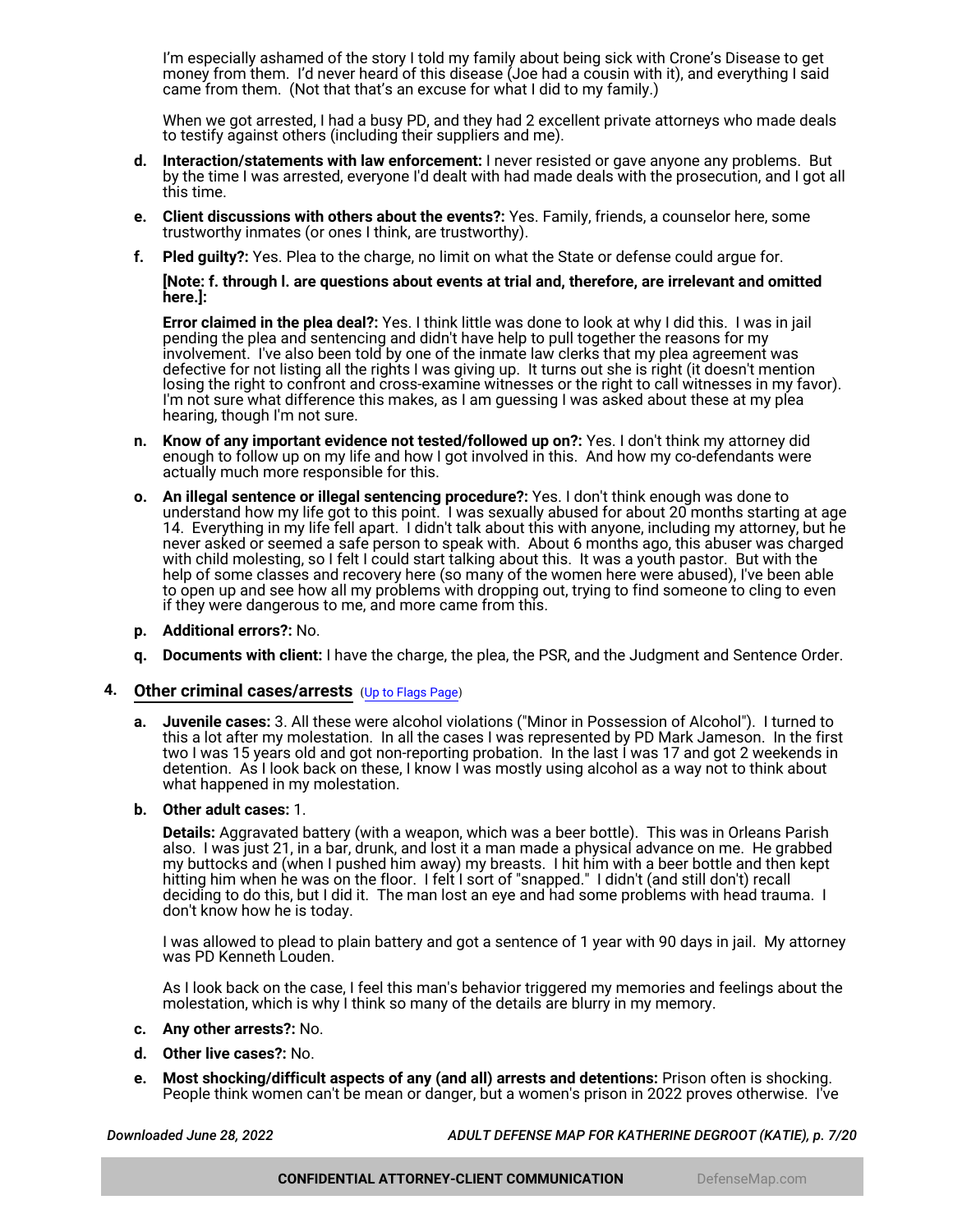seen several beatings, two rapes (one using a shampoo bottle and one using a mop handle), and more.

# <span id="page-7-0"></span>**5. Other important legal cases** ([Up to Flags Page](#page-1-0))

- **a. Any other legal cases now?:** No.
- **b. Past legal cases?:** No.

## **Part B: Basic Profile**

<span id="page-7-1"></span>**6. Military service** ([Up to Flags Page](#page-1-0))

None.

- <span id="page-7-2"></span>**7. Physical health** ([Up to Flags Page](#page-1-0))
	- **a. Overall health:** Good (2 out of 2).
	- **b. History of head injury?:** No.
	- **c. History of losing consciousness?:** No.
	- **d. Diagnosed with brain injury or disease?:** No.
	- **e. Other serious physical problems or disabilities?:** No.
	- **f. Major surgeries?:** No.
	- **g. Currently on medications?:** No.
	- **h. Medical condition making incarceration dangerous?:** Maybe. My depression, and wanting sometimes to be dead.
	- **i. Other important medical information?:** No.
- <span id="page-7-3"></span>**8. Family and other important relationships** ([Up to Flags Page](#page-1-0))
	- **a. Currently married?:** No.

**Currently in a committed or long-term relationship?:** No.

- **b. Married before?:** No.
- **c. Children:** 0.
- **d. Most positive and supportive people in client's life:** My parents and brother.
- **e. Current unhealthy or hurtful relationships?:** Maybe. In prison, you both have to make fiends and avoid having friends. I think the people I've chosen to open up to are good choices, but they all have their problems and limitations.
- **f. Other impactful people in client's life currently?:** No.

#### <span id="page-7-4"></span>**9. Education** ([Up to Flags Page](#page-1-0))

- **a. Currently in school?:** Yes.
- **b. Extent/description of education:** test1.
- **c. Success in school:** Very little (0 out of 2). test.

## <span id="page-7-5"></span>**10. Employment** ([Up to Flags Page](#page-1-0))

- **a. Employed?:** Yes. I work as a GED tutor in Math and English.
- **b. Prior work experience:** Some housekeeping, brief factory work until too many of the men creeped me out, and my tutoring here.
- **c. Any other important information about employment or work history?:** No.

*Downloaded June 28, 2022 ADULT DEFENSE MAP FOR KATHERINE DEGROOT (KATIE), p. 8/20*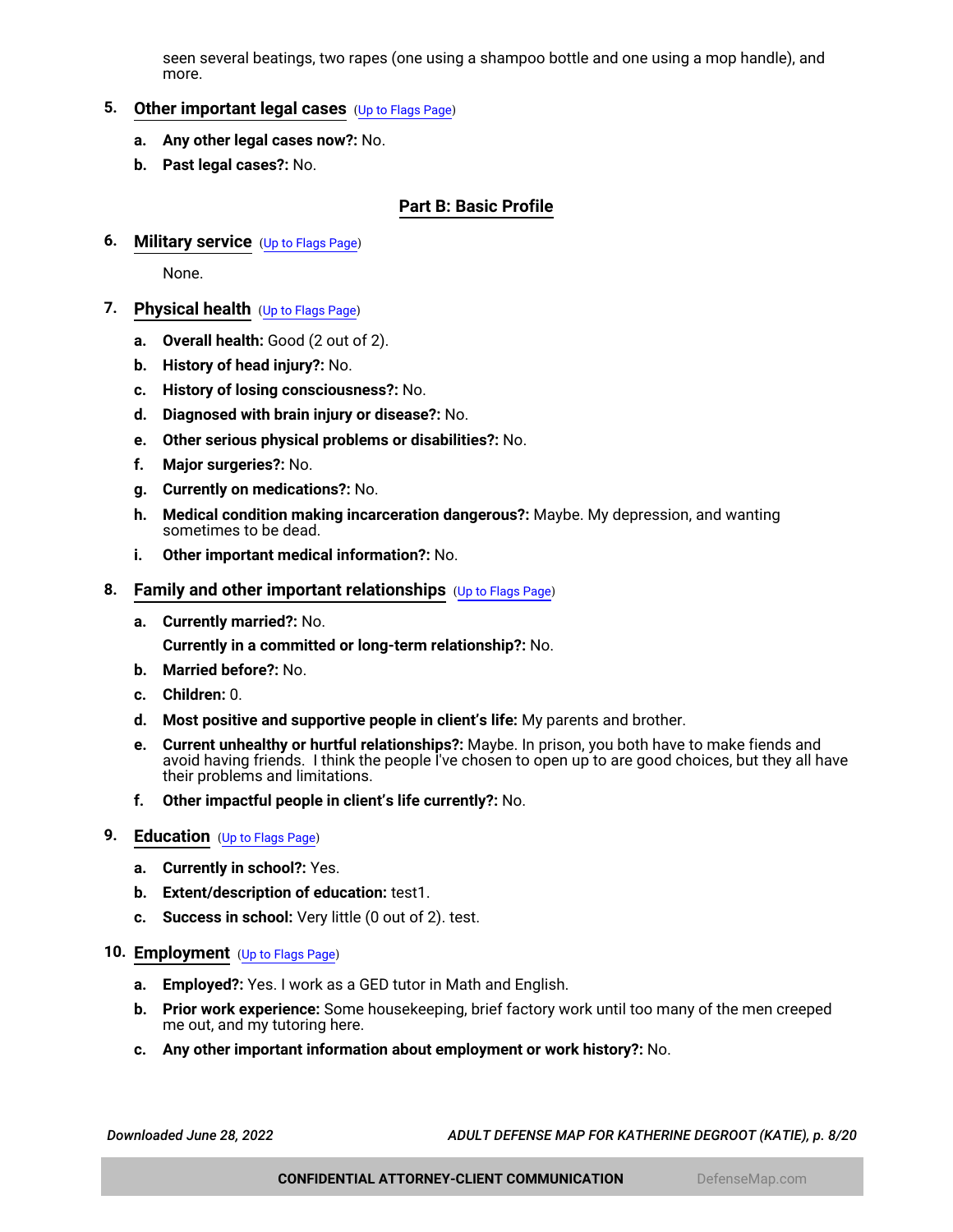## <span id="page-8-1"></span>**11. Use of free time** ([Up to Flags Page](#page-1-0))

- **a. Currently:** Reading, writing my family, looking out for myself, trying to be of help to some good people here, TV, writing some poetry.
- **b. Consequences from ways client has used free time:** I think I use my time well. My family and counselor say so. Getting depressed and stuck may be a time issue/problem, but I don't choose to be that way, and I try to press through.

## **Part C: Personal Challenges**

## <span id="page-8-0"></span>**12. PTSD/Repeating bad memories or nightmares** ([Up to Flags Page](#page-1-0))

- **a. Bothered by bad memories/nightmares of traumatic events?:** Yes.
- **b. Number of traumatic events still causing symptoms:** Over 10.
- **c. Events:** I can't focus on this too much without getting depressed and stressed. So, I hope a general description is okay for now.

The sexual molestation came first. I was lured into doing some manual stimulation on the youth pastor and then oral sex. We never had intercourse, but I was quite young and found all this disgusting and was unable to say anything about it.

There was a fair amount of trauma in my original jail sentence for the battery, as I saw some shocking things I was never exposed to.

There were some upsetting things in my "thruple" relationship that led to my arrest, things I still have nightmares about and wake up in terror about. I think I was drawn to this relationship because it seemed like one that would protect me. But it turned out both of them could be humiliating to me--and physically violent on 2 occasions.

The arrest time in prison on this charge has been filed with seeing beatings and rapes and threats of violence. I haven't so far been the subject of too much of this, but it always feels like anything could happen.

#### **d. Symptoms in the last 12 months:**

- **1.** Unwanted memories of the events.
- **2.** Flashbacks/reliving the events as if happening again.
- **3.** Nightmares about the events.
- **4.** Waking up thinking about the events.
- **5.** Trying not to think or talk about the events.
- **6.** Trying not to be around people, places, or things that remind me of the events.
- **7.** Isolating/often not wanting to be around other people.
- **8.** Feeling depressed/losing the ability to feel joy.
- **9.** Lack of interest in things that I used to enjoy.
- **10.** Feeling hopeless about the future.
- **11.** Problems with angry outbursts or aggressive behavior. I think my battery conviction grew out of this.
- **12.** Difficulty keeping close relationships.
- **13.** Almost always being on guard for danger.
- **14.** Being easily startled or frightened.
- **15.** A lot of guilt or shame.
- **16.** Trouble concentrating.
- **17.** Trouble sleeping.
- **e. Any connection between these experiences/PTSD and legal problems (including this case)?:** Yes. I think everything that's gone wrong in my life goes back to these terrible memories.
- **f. Other PTSD information?:** Yes. But I would rather not have to say more about this right now.

*Downloaded June 28, 2022 ADULT DEFENSE MAP FOR KATHERINE DEGROOT (KATIE), p. 9/20*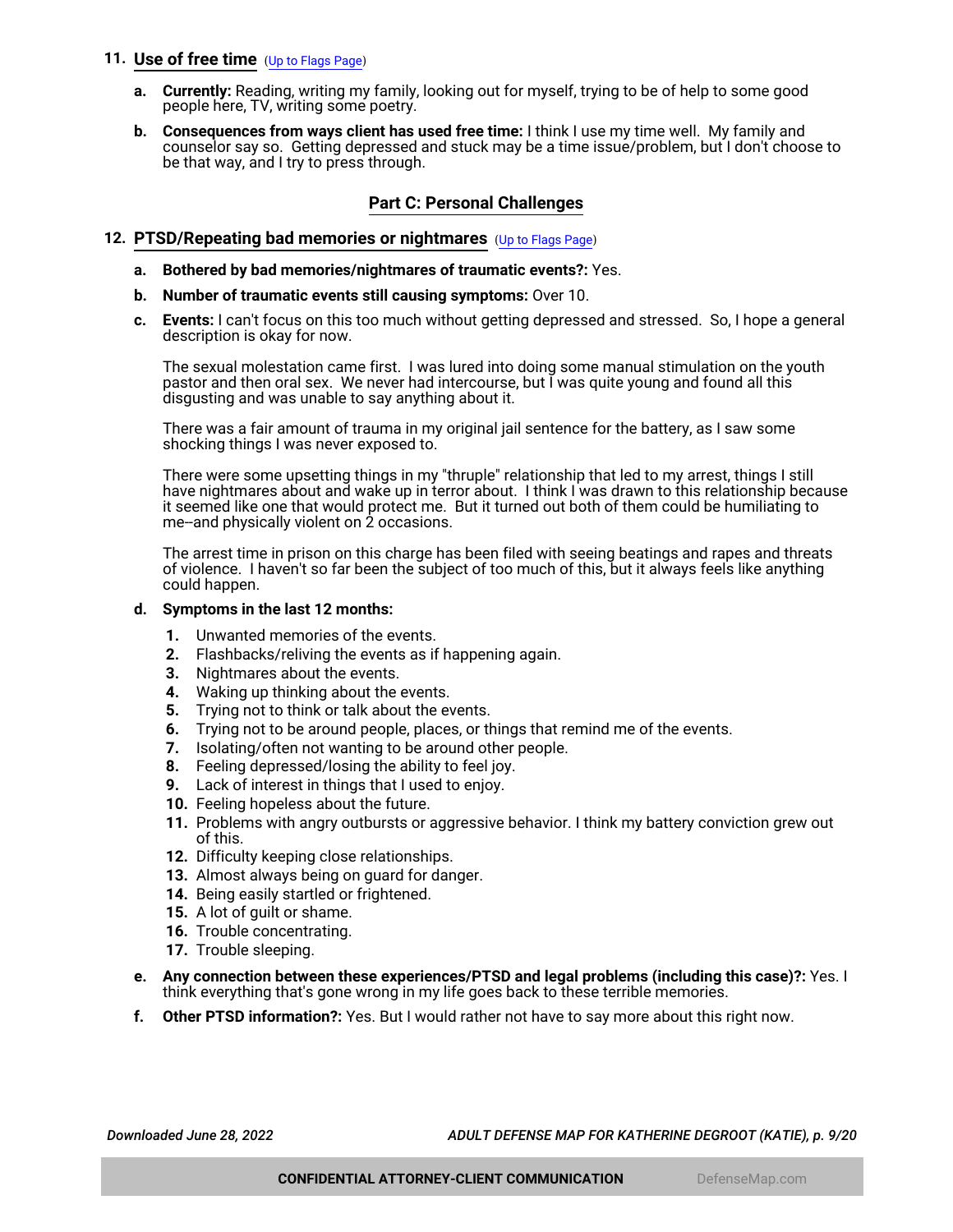## <span id="page-9-0"></span>**13. Childhood years** ([Up to Flags Page](#page-1-0))

**a. Client most wants understood about childhood:** I had 2 childhoods--one before the molestation and one after.

**Childhood assets. Regarding 17 possible important childhood assets, the client reported the following:**

- **Present in client's childhood:**
	- **1. A loving mother who stayed in my life.**
	- **2. A loving father who stayed in my life.**
	- **3. Other loving family members.**
	- **4. Parents who stayed happily together.**
	- **5. Peace within my family as a whole.**
	- **6. A family that was able to have disagreements but then peacefully settle them.**
	- **7. A lot of admiration from my family and others important to me.**
	- **8. Consistency in the admiration and encouragement I received.**
	- **9. Adults who responded to my mistakes and misbehavior with positive correction instead of punishment.**
	- **10. A lot of encouragement to do well in school.**
- **Somewhat present in client's childhood:**
	- **1. All my basic needs.** I had all these things until I ran away--and then I often went without them.
	- **2. A consistently safe home life.** It was safe except that no one knew what was happening to me with the pastor.
	- **3. A family that took my concerns and wishes seriously.** I'm just not sure about this. I certainly didn't feel safe to say anything about the pastor's sex with me.
	- **4. An overall good experience with school.** It was fine until it wasn't. It (like everything else) fell apart with the molestation.
	- **5. Good friends almost all the time.** Again, my good relationships gave way when my good childhood gave way.
- **Missing in client's childhood:**
	- **1. A family where I could talk about things that hurt or scared me.** I was too ashamed to tell my family about how I was being used sexually. I still don't know how my family would have reacted, but today I obviously wish I'd said something.
	- **2. The feeling that I would have a good future.** I guess I had this at one time, but it went completely away with the molesting, feeling I wasn't protected, and the memories of this.

#### **c. Childhood challenges:**

- **i. Family structure during my childhood:**
	- **1.** Unsafe or unhealthy people brought into our home or family life. My molester. My parents knew him, but certainly didn't know what he was doing.

#### **ii. Childhood sexual abuse:**

- **1.** Sexual abuse.
- **2.** Sex or sexual touching I didn't want.
- **3.** Sex or sexual touching with someone a lot older than I was.
- **4.** Something sexual I was too young to really agree to.
- **5.** Sex or sexual touching I now wish hadn't happened.
- **6.** Tricked into sex or sexual touching.
- **7.** Being watched, photographed, or videoed while naked or having sex.

#### **iii. Childhood attack or physical abuse (other than sexual):**

- **1.** Hit or physically attacked. After being molested, I got into some dangerous relationships and activities, and some of this happened.
- **2.** A crime against me. The sex, obviously. But as my life fell apart, I also got into some situations where I was hit, had things stolen for me, etc.
- **3.** Threatened by a gang or gang member.
- **iv. Childhood emotional or verbal mistreatment or abuse:**

*Downloaded June 28, 2022 ADULT DEFENSE MAP FOR KATHERINE DEGROOT (KATIE), p. 10/20*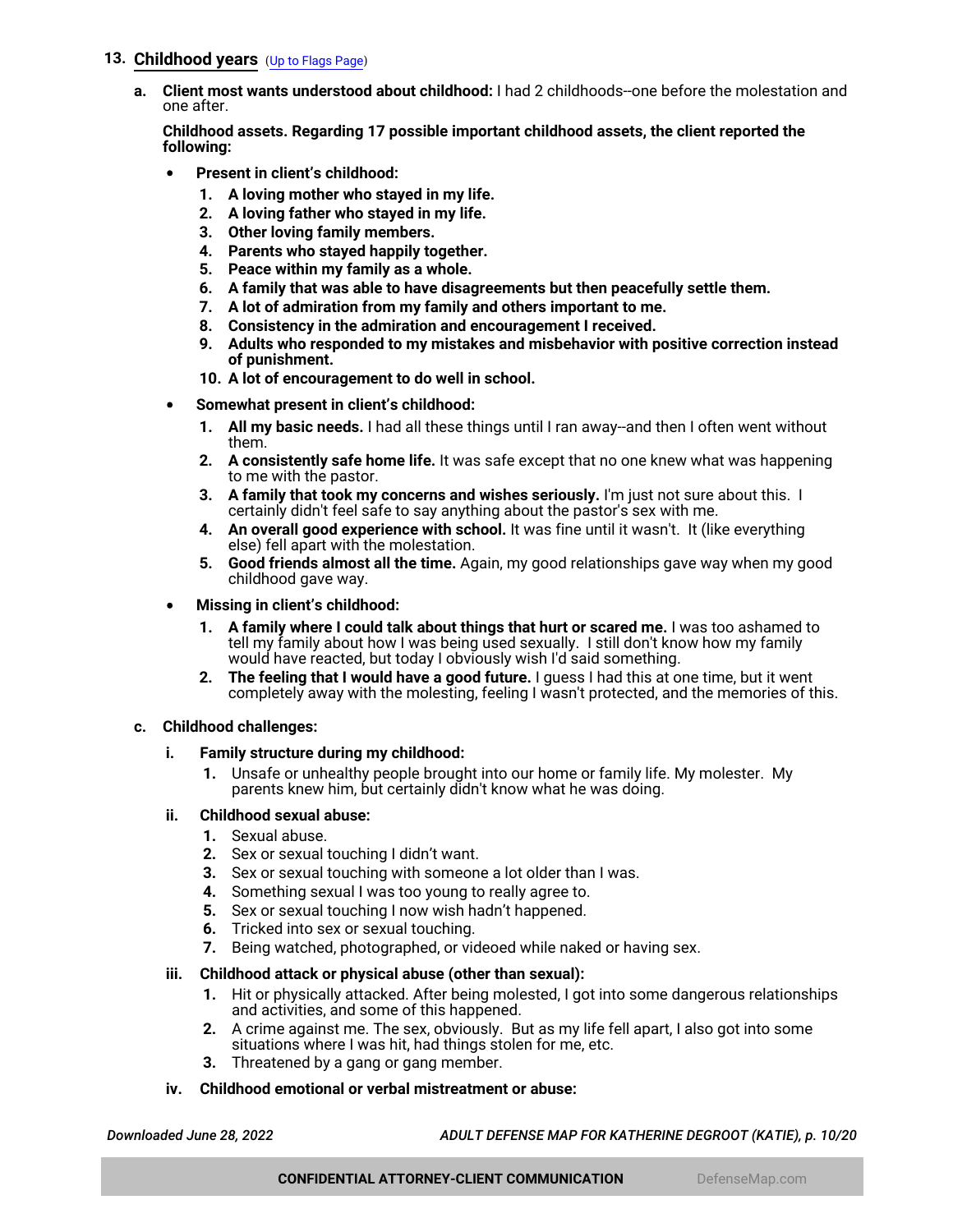- **1.** A lot of hurtful criticism/put-downs from someone other than a parent. In the dangers relationships I defaulted to, this would happen.
- **2.** Bullied.
- **3.** Mistreatment based on gender/sex.
- **4.** Mistreatment based on something else. When my life fell apart, the people who would accept me would then sometimes turn on me and say the worst things.

#### **v. Family members' functioning during my childhood:**

**1.** Another problem with a family member. Then only thing I can say is that my parents were almost so perfect I felt I couldn't go to them about what was happening to me. My dad especially didn't believe in opening up or getting help. He was highly religious, and I just never felt like there would be room to understand what was happening to me.

#### **vi. As a child, seeing something very upsetting or frightening:**

- **1.** Seeing or hearing a serious accident or injury to someone. This was all part of what I saw as a young person who fell out of connection with her family.
- **2.** Seeing or hearing someone attacked. Ditto.
- **3.** Seeing or hearing someone beaten. Ditto.
- **4.** Seeing or hearing a violent fight. Ditto.
- **5.** Seeing or hearing someone threatened. Ditto.

#### **vii. As a child, feeling responsible for something bad that happened:**

**1.** Feeling that an accident, death, or other sad or scary event was my fault. I think I felt this about all of the terrible things I saw and experienced as a child.

#### **viii. Other childhood issues:**

- **1.** Being violent toward others.
- **2.** Encouraged by someone to break the law or commit a crime.
- **3.** Committing crimes.
- **4.** Anger issues/many arguments or fights.
- **5.** Doing things with a gang or hanging out with a gang.
- **6.** Alcohol use.
- **7.** Drug use.
- **8.** Worries about my sexuality or others' acceptance of my sexuality.
- **d. Relationship with father (while growing up):** Good (2 out of 2). It was good except that we couldn't relate when things got bad in my life. I wish our family had been open to getting help and talk gin about hard things. But it wasn't the way we related.

**Relationship with father (today):** Good (2 out of 2). He's been wonderful. Both my parents have been, as has been the case with my brother.

**e. Relationship with mother (while growing up):** Good (2 out of 2).

**Relationship with mother (today):** Good (2 out of 2).

- **f. Raised at any time by anyone other than mother or father?:** No.
- **g. Any other serious difficulties in childhood?:** No.
- **h. ACE (Adverse Childhood Experience) Score:** 3 out of 10. The client answered Yes to the following standardized questions.
	- **1. Did an adult or someone at least 5 years older than you ever either: Touch or fondle you or have you touch their body in a sexual way? OR have (or try to have) oral, anal, or vaginal sex with you?**
	- **2. Did you often feel either: That no one in your family loved you or thought you were important or special? OR that your family didn't look out for each other, feel close to each other, or support each other?**
	- **3. Did you ever live with anyone who was a problem drinker or alcoholic or someone who used drugs?**

Note: The ACE Questionnaire is credited with establishing the strong link between traumas in childhood and chronic disease and life difficulties in adulthood. The higher the ACE score, the greater incidence of a broad range of adult challenges. See [History and Significance of ACE](https://www.goodtherapy.org/blog/psychpedia/ace-questionnaire) [Questionnaire](https://www.goodtherapy.org/blog/psychpedia/ace-questionnaire).

*Downloaded June 28, 2022 ADULT DEFENSE MAP FOR KATHERINE DEGROOT (KATIE), p. 11/20*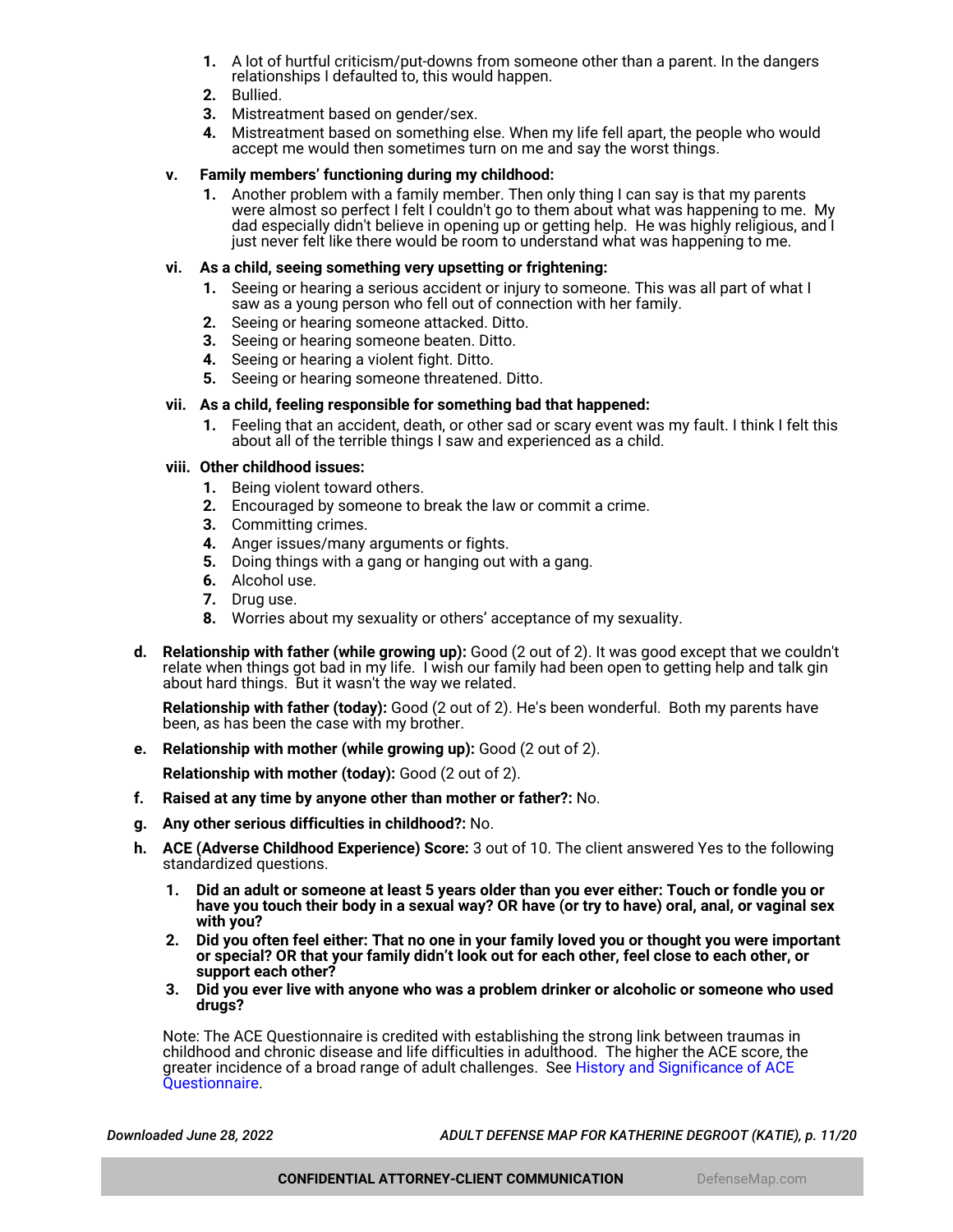**i. Any connection between childhood problems and legal problems (including this case)?:** Yes. As I've said, the molesting and my inability to talk about it overtook everything good in my life.

## <span id="page-11-0"></span>**14. One or more controlling or hurtful partners** ([Up to Flags Page](#page-1-0))

- **a. Any current involvement with a controlling or hurtful partner?:** Yes.
	- **1. Controlling/hurtful behavior in question began:** May 2020.
	- **2. Client's age when controlling/hurtful behavior began:** 22.
	- **3. Person:** My co-defendants, mostly the male, Joe Conboy.
	- **4. Relationship:** A lover, partner, co-conspirator. But his wife Ruth was involved as well.
	- **5. Controlling/hurtful behavior in question:**
		- **A. Physical mistreatment of me:**
			- **1.** Pushed me.
			- **2.** Slapped me.
			- **3.** Pulled my hair.
			- **4.** Hurt me with an object.

## **B. Threatening:**

- **1.** Threatened to hurt me. He said he could have me arrested and could turn me in to some drug dealers who would kill me.
- **2.** Told me he/she would hit/hurt me. This was common. "I'll slap the shit out of you," etc.
- **3.** Left me believing he/she would seriously injure or kill me. The whole feel became one of intimidation.

## **C. Trying to control my movements:**

**1.** Controlled where I had to be in some other way. Told me things like I was a fellow drug dealer now and better listen if I "didn't want to be in a world of hurt."

## **D. Trying to control money and finances:**

- **1.** Was financially unfair. I was always pressed to get more money from my family by faking illnesses.
- **2.** Demanded special credit for providing financially or buying something.

## **E. Trying to control my choices and options:**

- **1.** Kept me from seeing people I wanted to see. Never wanted me to see my family except to get money from them.
- **2.** Limited how often (or how long) I could see other people.
- **3.** Questioned/interrogated me.

## **F. Spying on me:**

- **1.** Checked on me/spied on me. Always tracked me.
- **2.** Checked my mail or other personal property.
- **3.** Checked my emails, texts, Facebook, or other communications.
- **4.** Asked people where I was, what I was doing, or who I was with.
- **5.** Had people follow me or report to him/her about me.
- **6.** Required me to carry a tracking device or have one on my car.

## **G. Sexual control or humiliation:**

- **1.** Demanded sex at times I didn't want.
- **2.** Demanded kinds of sex I didn't want.
- **3.** Said I wanted too little, too much, or the wrong kind of sex.
- **4.** Falsely accused me of affairs or sex with others.
- **5.** Expected me to accept his/her having sex with someone else.
- **6.** Criticized me for engaging in sexual activities that he/she suggested.
- **7.** Criticized or punished me for my sexual past.

#### **H. Raging/losing temper:**

- **1.** Yelled or raged in front of me or others.
- **2.** Falsely accused me of things like disloyalty or lack of consideration.
- **3.** Threatened to throw me out.
- **4.** Swore at me.
- **5.** Threw things in anger.

*Downloaded June 28, 2022 ADULT DEFENSE MAP FOR KATHERINE DEGROOT (KATIE), p. 12/20*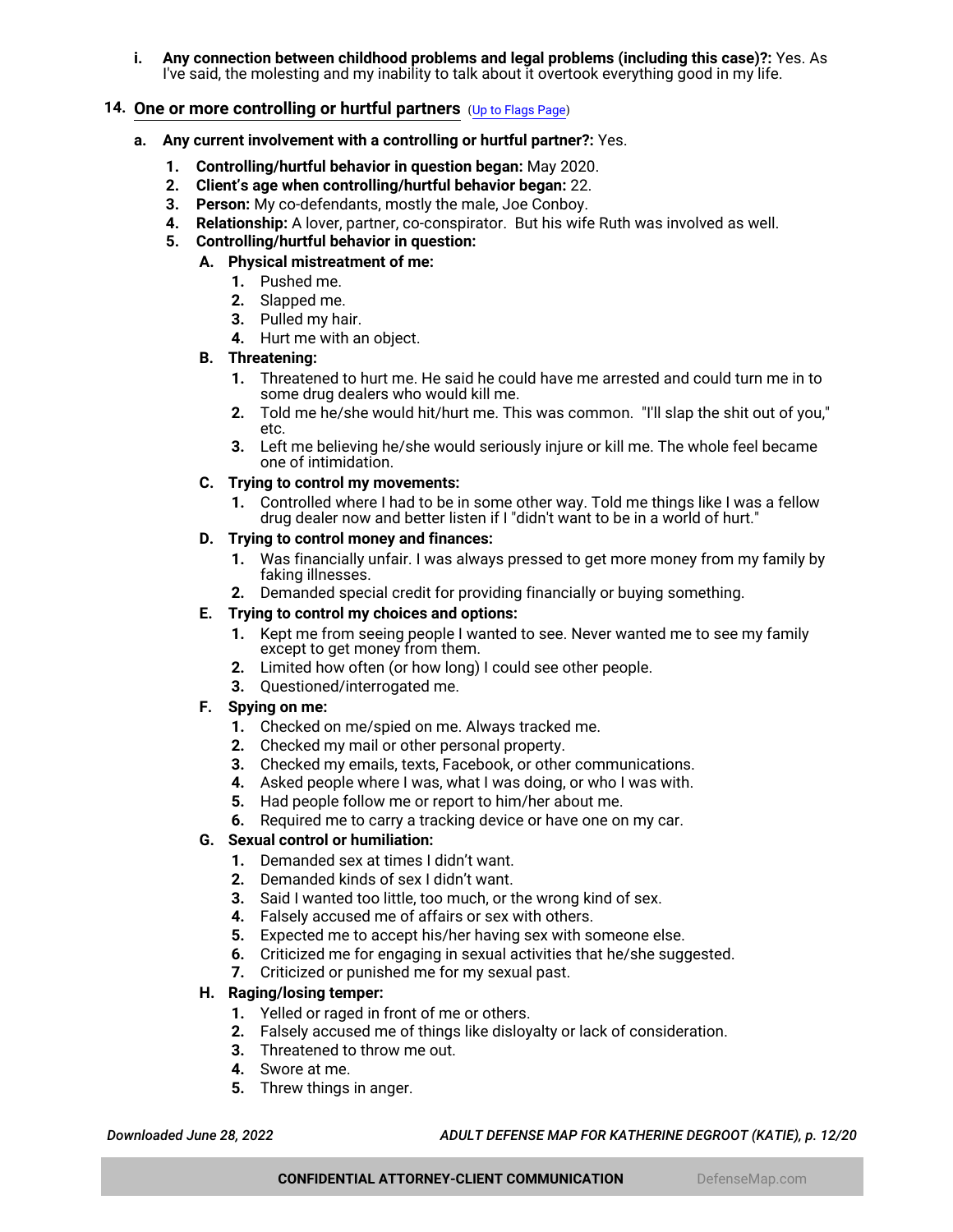- **6.** Destroyed things in anger.
- **7.** Put holes in walls in anger.
- **8.** Been so out of control with anger that it scared me.
- **9.** Pointed a weapon at me or someone else.
- **10.** Fired a weapon while angry.
- **11.** Threatened me (or someone else) with a weapon.

# **I. Other kinds of control:**

**1.** Tried to say what doctors or other professionals I should or should not see. I once shared with both of them that I felt I should see a counselor for my sexual victimization, and they both threw a fit. I wasn't ever to open up to anyone about anything--except to them.

# **J. Getting you involved in criminal acts or things you thought were wrong.:**

- **1.** Made me become involved in criminal acts.
- **2.** Convinced me to do things I thought were wrong.
- **3.** Got me involved in other things I thought were a bad idea.
- **4.** Attacked or criticized me if I didn't want to do something I thought was wrong.
- **5.** Got other people involved in criminal acts.
- **6.** Did something else to get people (me or someone else) involved in crimes or things that were wrong. They got at least 3 other people involved in their dealing, people I don't think would otherwise ever have gotten involved.

# **K. Playing the victim:**

- **1.** Complained about not getting enough credit for what he/she does.
- **2.** Complained that life—or life with me—has left him/her unhappy.
- **3.** Blamed me for his/her bad behavior, outbursts, or attacks.

# **L. Keeping me from getting help:**

- **1.** Kept me from getting counseling or other help.
- **2.** Threatened that I'd be sorry if I tried to get help or tell someone about what was going on.
- **3.** Told me not to tell others about our problems or our personal business.

# **M. Promising to change, but without changing:**

- **1.** Expressed deep sadness or regret over his/her behavior but didn't change.
- **2.** Used sex, good times, or other "honeymoon" behavior after being mean.
- **3.** Promised to change but wasn't honest about what happened.

# **N. Some basic safety issues of this person:**

- **1.** Has been dangerous to me.
- **2.** Has been dangerous to others.
- **3.** Has a criminal record.
- **4.** Has a criminal record involving violence or a threat of violence.
- **5.** Has had a gun. He had about 20 guns.
- **6.** Has made people afraid.
- **7.** Has had a drug problem.
- **8.** Has had an alcohol problem.
- **9.** Has become more violent or unpredictable when taking drugs.
- **10.** Has become more violent or unpredictable when drinking alcohol.
- **O. Ever tried to leave?:** No.
- **P. Police ever called?:** No.
- **Q. Arrests or prosecutions?:** No.
- **R. Attempts to get court protection?:** No.
- **S. Your reactions and feelings:**
	- **1.** Sometimes left me feeling unsafe for myself.
	- **2.** Sometimes left me feeling unsafe for others.
- **T. Safety concerns expressed by others?:** At least a dozen other people.
- **U. Evidence/proof of abuse:** Even the prosecution agrees about this, I think. Maybe we can speak about this.
- **b. Past controlling/hurtful relationships?:** No.

*Downloaded June 28, 2022 ADULT DEFENSE MAP FOR KATHERINE DEGROOT (KATIE), p. 13/20*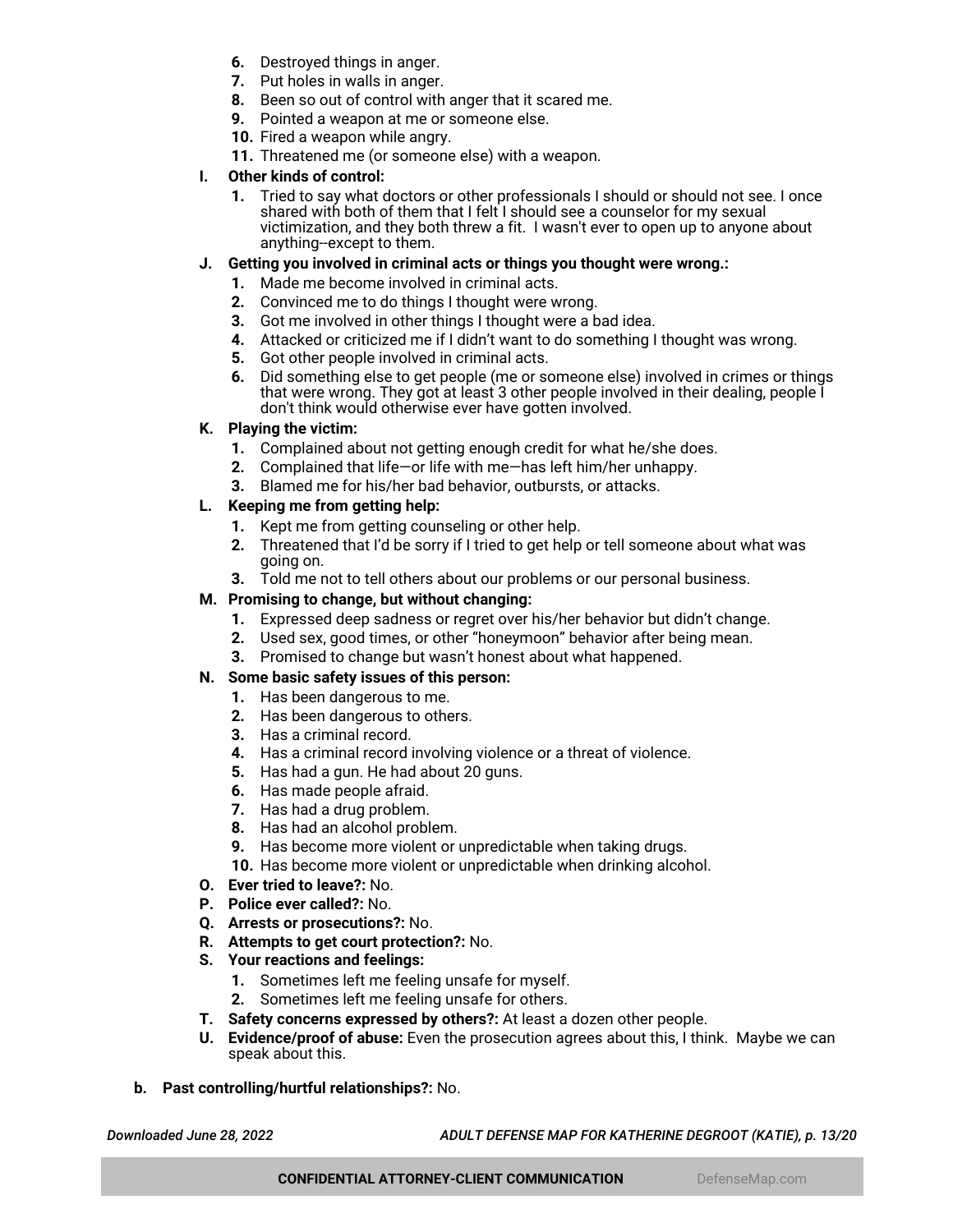- **c. Total duration of all controlling/hurtful treatment:** About 4 years.
- **d. Client thoughts as a result of this controlling or hurtful treatment:**
	- **1.** "I must have done something wrong to be treated this way."
	- **2.** "I deserved the way I was treated."
	- **3.** "I need to keep him/her happy at all cost."
	- **4.** "I must not have remembered correctly what happened to me, what was said, or how it happened."
	- **5.** "I'm afraid of leaving."
	- **6.** "This is better than being alone."
	- **7.** "It is what it is—and I can't change it."
	- **8.** "It would be dangerous to ask to be treated better."
	- **9.** "I'm afraid of people's anger."

### **e. Other consequences of this history of controlling/hurtful treatment:**

- **1.** I've changed how I've lived to please someone else.
- **2.** I've tried to keep someone else from being upset.
- **3.** I've put a lot of energy into trying to keep someone calm.
- **4.** I've sometimes stopped thinking about what I wanted and instead tried to please someone else.
- **5.** I've put up with things that weren't good for me.
- **6.** I've gotten talked into things I thought were a bad idea.
- **7.** I've gotten talked into things I thought were wrong.
- **8.** I've passed up on relationships and other opportunities that probably would have been good for me.
- **9.** I've seemed to have a pattern of getting into relationships that were hurtful or controlling.
- **10.** I've continued to do things for people who are unhealthy, angry, or controlling.
- **11.** I've concentrated so much on getting through each moment that I'm now poor at planning a better future.
- **12.** I've stopped seeing much of a future.
- **13.** I've lived in a way I wouldn't want other people to have to live.
- **f. Any connection between controlling/hurtful treatment and legal problems (including this case)?:** Yes. These are all part of the same history.
- **g. Other information about hurtful/controlling treatment?:** No.
- **h. Survival strengths and help:** That's an interesting question, as I don't feel like I've survived much. Can we speak after I think about this?

#### <span id="page-13-0"></span>**15. Adult years** ([Up to Flags Page](#page-1-0))

- **a. Current life assets. Among 14 possible important life assets, the client reported the following:**
	- **Definitely present today:**
		- **1.** Good physical health.
		- **2.** A loving and helpful family life.
		- **3.** Work I like.
		- **4.** Volunteer work I like.
	- **Somewhat present today:**
		- **1.** At least 3 good and helpful friends I can call on anytime.
		- **2.** A lot of purpose in my life/a feeling that my life matters to others.
		- **3.** A good balance between work, rest, and play.
		- **4.** Good feelings and trust for police and other authorities.
		- **5.** A spiritual life I'm happy with.
	- **Missing today:**
		- **1.** Safety in all parts of my life.
		- **2.** Good peace of mind/freedom from worry most of the time.

*Downloaded June 28, 2022 ADULT DEFENSE MAP FOR KATHERINE DEGROOT (KATIE), p. 14/20*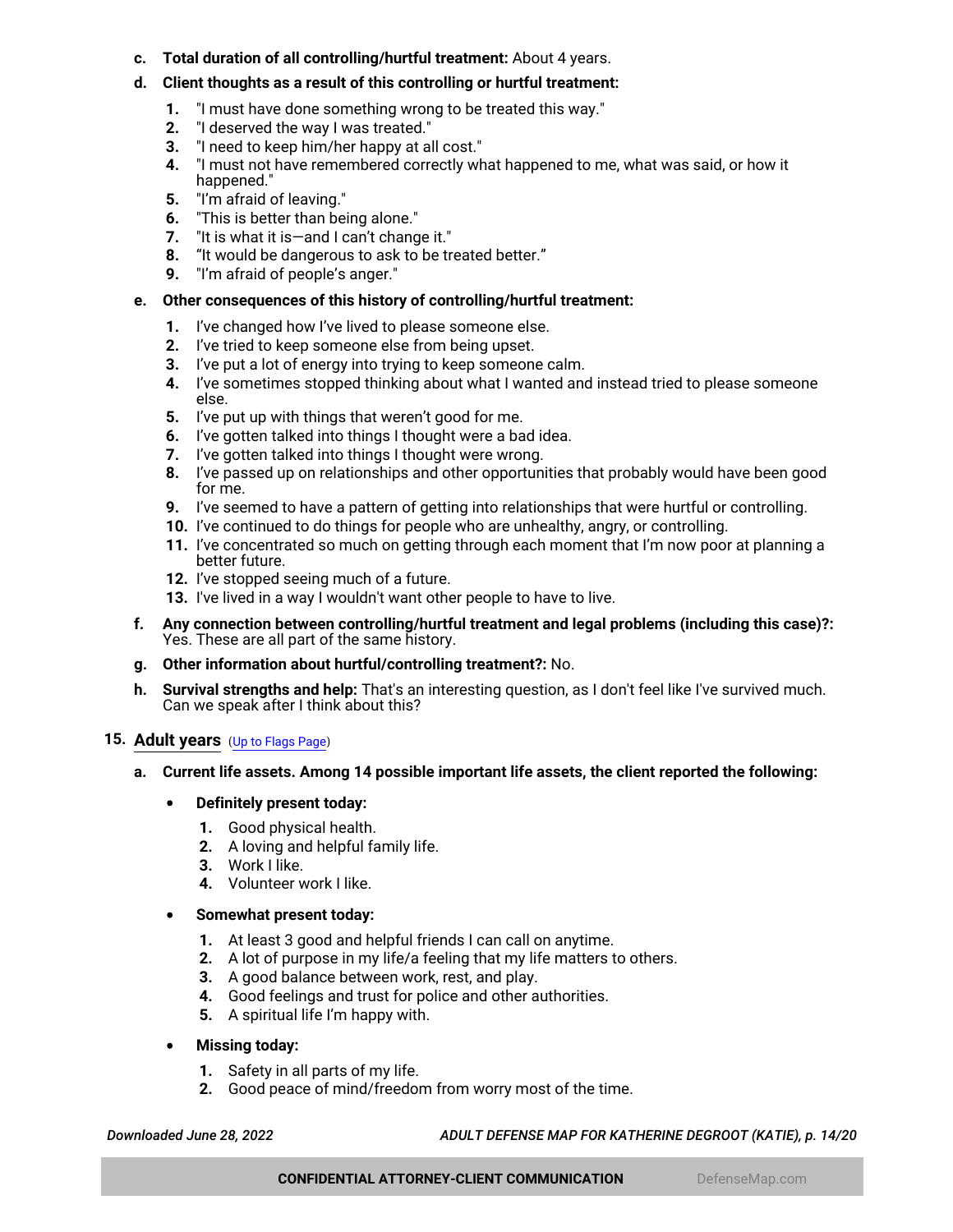- **3.** A lot of joy/happiness.
- **4.** Enough money/financial security.
- **5.** A safe place to live--without fear of losing it.
- **b. Client describes his/her problems in adult life:** This will also take some thought on my part. I hope we can speak about this later.

## **Part D: Addictive Patterns**

## <span id="page-14-1"></span>**16. Use of alcohol** ([Up to Flags Page](#page-1-0))

- **a. Significant responses regarding use of alcohol:** None.
- **b. Last used alcohol:** About 4 years ago.
- **c. Any connection between alcohol and legal problems (including this case)?:** No.
- **d. Client's belief about having a problem with alcohol:** No.

## <span id="page-14-0"></span>**17. Use of drugs (other than alcohol)** ([Up to Flags Page](#page-1-0))

#### **a. Significant drug responses:**

- **1.** I've used some illegal drugs.
- **2.** I've lied to get drugs.
- **3.** I've done something illegal to get drugs.
- **4.** I've had withdrawal symptoms or felt sick after using drugs.
- **5.** Drug use has caused a problem in some area of my life.
- **6.** I've sometimes felt bad or guilty about my drug use.
- **7.** A friend or family member has worried or complained to me about my use of drugs.
- **8.** I've used some prescription drugs illegally.
- **9.** I've used some prescription drugs other than as directed by a qualified doctor.
- **10.** I've used some prescription drugs to get high.
- **11.** I've gotten prescription drugs from a dealer or someone else not legally allowed to give them.
- **12.** I've used someone else's prescription drugs.
- **13.** I've used prescription drugs when I was not able to stop using them.
- **14.** I've used more than one drug at a time.
- **15.** I've been arrested for some other involvement with drugs other than just possession.
- **16.** I've used drugs while alone.
- **17.** I've used drugs and alcohol at the same time.
- **18.** I've had "blackouts" or "flashbacks" as a result of drug use.

#### **b. Particular drugs used:**

- **1.** Narcotics other than heroin (0 times in the last 12 months).
- **2.** Marijuana/pot (0 times in the last 12 months).
- **3.** Methamphetamines (0 times in the last 12 months).
- **4.** Cocaine (powder) (0 times in the last 12 months).
- **c. Reflections on drug use:** This all grew out of wanting to not think about things, but then it turned into a way of life with the people I was living with and dealing with.
- **d. Client's belief about having a problem with drugs:** Yes. Well, obviously, I used too much, got addicted, let it get me into dangerous relationships, and led to this arrest. Clearly the early days of feeling an escape from bad memories have been gone for a long time.
- **e. Any connection between drugs and legal problems (including this case)?:** Yes. In my mind, it's a straight connection.

*Downloaded June 28, 2022 ADULT DEFENSE MAP FOR KATHERINE DEGROOT (KATIE), p. 15/20*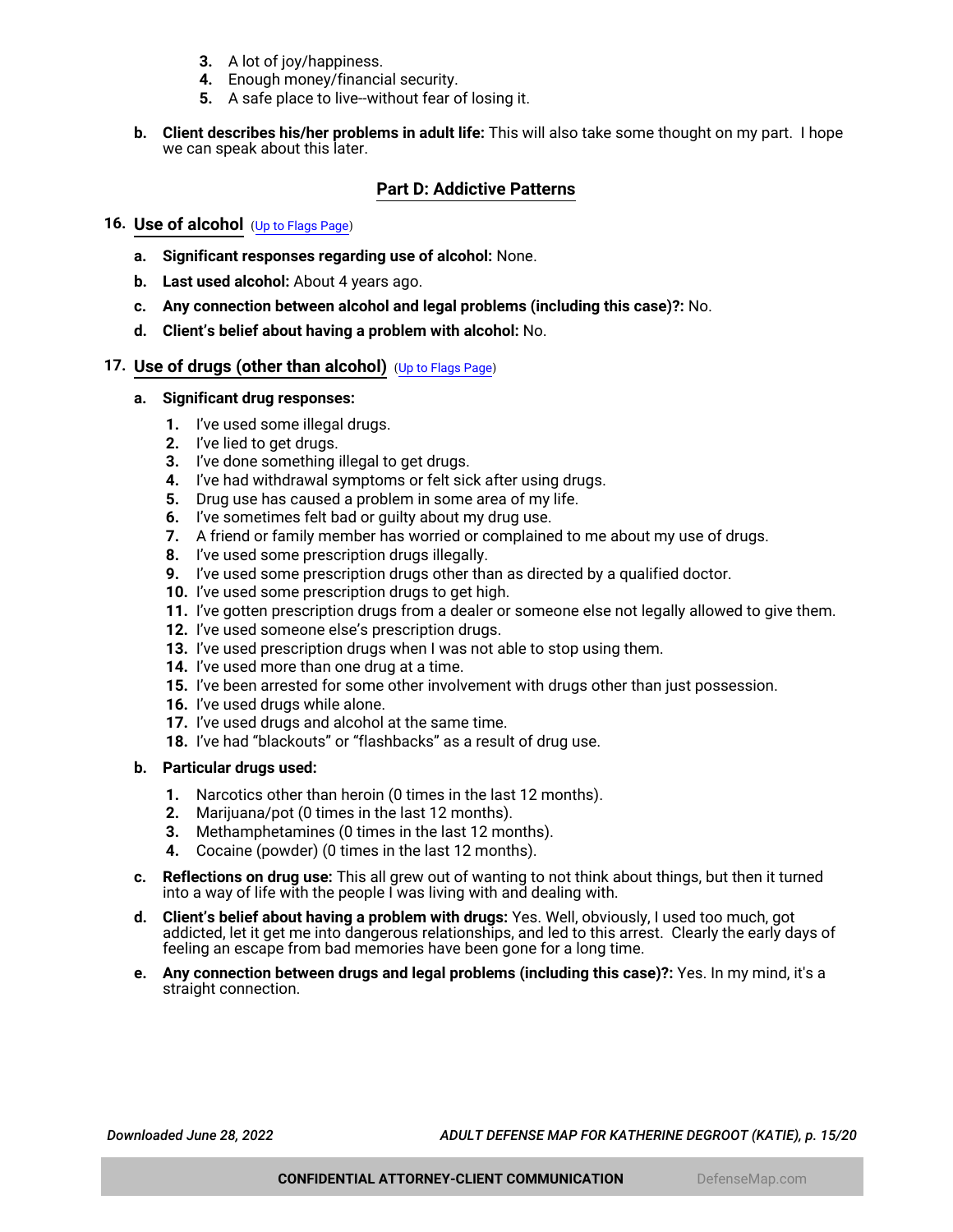## <span id="page-15-0"></span>**18. Other abuse or addiction issues** ([Up to Flags Page](#page-1-0))

**a. Other addictive patterns or harmful habits?:** Yes. Possibly I've used bad or odd relationships to try to escape. Including the sexual relationship I had with my married codefendants.

# **Part E: Personal Functioning**

- <span id="page-15-1"></span>**19. Mood and functioning issues** ([Up to Flags Page](#page-1-0))
	- **I. Past suicide attempts:** No.
	- **II. The client's responses don't include indications of the following in the last 12 months:**
		- **a. Thoughts of hurting others** (0 out of 8).
		- **b. More anger than most people seem to have** (0 out of 9).
	- **III. Significant responses were given for the following possible mood and functioning issues in the last 12 months:**
		- **a. Thoughts of hurting myself** (9 out of 9):
			- **1.** Thinking about suicide.
			- **2.** Sometimes wishing not to be alive.
			- **3.** Thinking of how to commit suicide.
			- **4.** Thinking of when or where to commit suicide.
			- **5.** Making some plans on how to commit suicide.
			- **6.** Taking one or more steps on a plan to commit suicide.
			- **7.** Wondering if others would be better off without me.
			- **8.** Feelings of not being important or useful to others.
			- **9.** Doing really dangerous or risky things that could have led to my being killed or seriously hurt.

**Client's reflections on these 9 responses:** These originally had to do with the molestation I was trying to forget. I'd say now it's equal parts that, the bad memories I have that chase me around, and depression over where I am and what has happened to my life.

- **b. Depression** (13 out of 13):
	- **1.** Feelings of doom or hopelessness.
	- **2.** Loss of interest in things that used to interest me.
	- **3.** Unusually sad—or sad more often than usual.
	- **4.** Thinking about death more than usual.
	- **5.** Painful feelings of guilt.
	- **6.** Painful feelings of being worthless.
	- **7.** Eating a lot more to deal with depression/sadness.
	- **8.** Eating a lot less as a result of depression/sadness.
	- **9.** Sleeping a lot more because of depression/sadness.
	- **10.** A lot more trouble getting to sleep.
	- **11.** A lot of trouble staying asleep.
	- **12.** Unusual fatigue (tired much more than usual).
	- **13.** Problems concentrating or being easily distracted.

**Client's reflections on these 13 responses:** I can't really add to what I've already said. I hope I've explained it well enough, but with the right person I could talk about this.

- **c. Dependence/Codependence** (13 out of 13):
	- **1.** A hard time making decisions on my own.
	- **2.** Fear of losing others' approval if I disagree with them.
	- **3.** Doing things I don't want just to make someone happy.
	- **4.** Fear of people's anger or disapproval.
	- **5.** Being easily used by someone acting irresponsibly.
	- **6.** Needing others to take responsibility for most of the major things in my life.
	- **7.** Not enough self-confidence to start projects or do them on my own.

*Downloaded June 28, 2022 ADULT DEFENSE MAP FOR KATHERINE DEGROOT (KATIE), p. 16/20*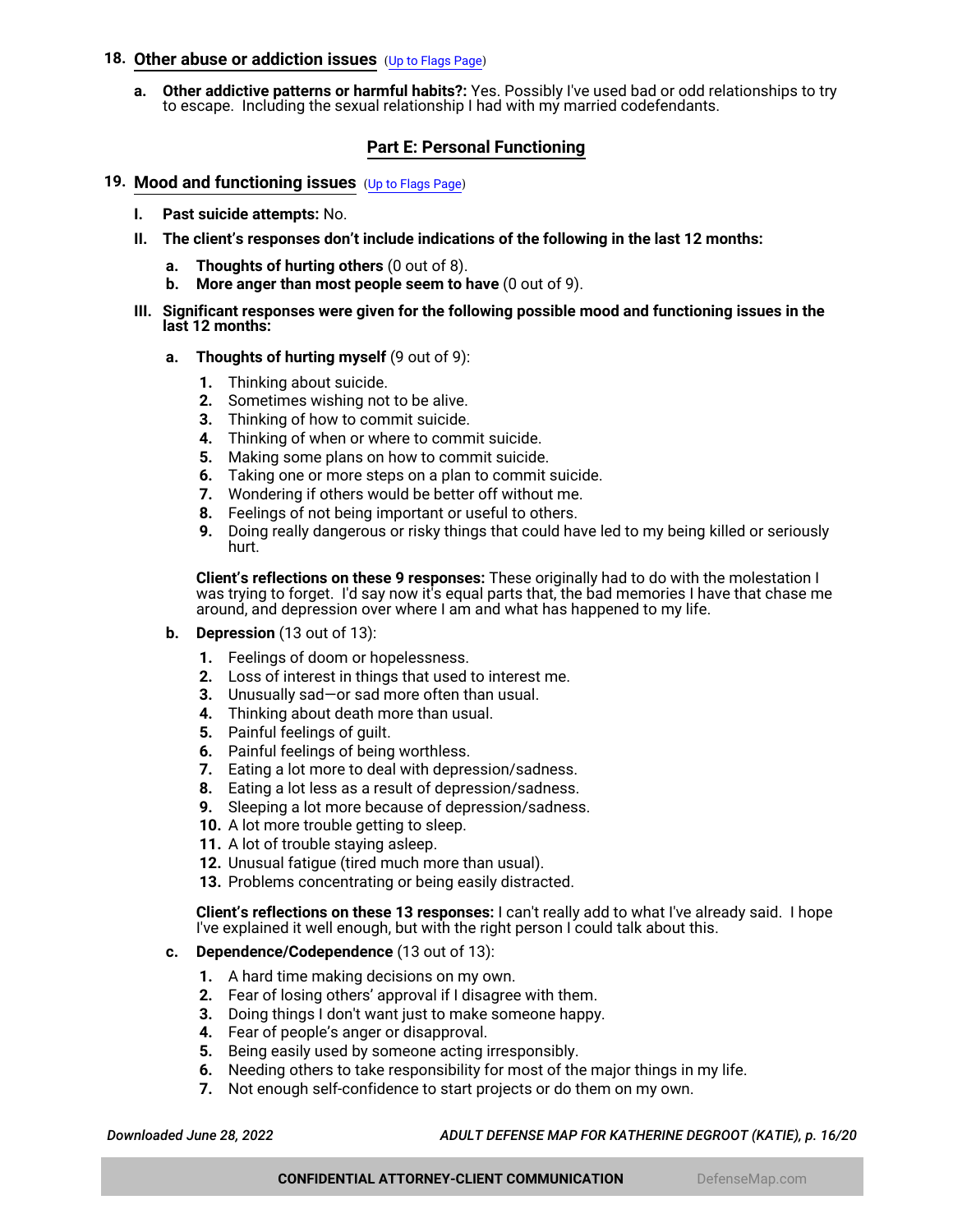- **8.** Feeling I can't take care of myself.
- **9.** Really needing a new relationship when a close relationship ends.
- **10.** Not thinking of what I need or want because I'm thinking about what to do for someone else.
- **11.** Taking care of responsibilities that actually belong to someone else.
- **12.** Making excuses for others.
- **13.** Continuing to give help to someone who doesn't use that help well.

**Client's reflections on these 13 responses:** Reading this list of Dependence/Codependence issues almost looks biographical to me. I think I've spent a lot of energy and life planning trying to find someone who can guide me. And too often the result has been an attachment to someone not good for me.

#### **d. Other mood or functioning issue:**

- **1. Being more worried and nervous than other people.** This could be my circumstances, but it also seems to be just me. It's hard to explain. But in part I would explain it by saying I think I spend more time than anyone else I know trying to figure out what to do and how to survive. I'm worried and anxious to the point of terror at least part of every day. Mornings seem the worst, and I have to push through with some activity to try to rescue myself.
- **2. Trouble with attention or staying focused.** My mind can get captured easily by bad memories and painful worry.
- **3. Problems with thoughts that seem to race or that I can't control.** I'd say these are the thoughts of bad memories and worries/anxiety.
- **4. Finding it hard to have close relationships.** I've failed at all that I ever tried outside my family.

# <span id="page-16-0"></span>**20. Counseling history** ([Up to Flags Page](#page-1-0))

- **a. In counseling currently?:** No.
- **b. Using medications currently for mental or emotional issues?:** No.
- **c. Used medications in past for mental or emotional issues?:** No.
- **d. Prior counseling/therapy?:** No.
- **e. Participation in recovery or survivor groups?:** Yes. Here I've had classes in Sex Abuse Survival, NA, and Emotions Anonymous.

#### **Part F: Life Patterns and Character and Mitigation Evidence**

## <span id="page-16-1"></span>**21. Client today** ([Up to Flags Page](#page-1-0))

- **a. Best things in client's life today:** My parents and brother, for sure. Also, there are some good people here mixed in with the dangerous ones. Sorting out the difference is the problem. I feel some satisfaction from my GED tutoring work.
- **b. Hardest or most challenging things in client's life today:** Prison, guilt, terrible memories, hopelessness, and "the dreads."
- **c. Worst events during incarceration:** Seeing the rapes and beatings, hearing the threats, having to wonder all the time what can happen, being away from a normal life--I'd say those things, and roughly in that order.
- **d. Spiritual or religious aspects of client's life:** I'm a Christian, the mostly a non-practicing one. I find myself appealing to God for help. That's about it.
- **e. Jobs and job training while incarcerated:** 1.November 1, 2020-November 1, 2021; Medical Companion. This is trained companionship service to disabled inmates and simultaneous training in medical safety. This involved being matched one-on-one with various disabled inmates (inmates with cancer, strokes, Alzheimer's, Lewy Body, other dementias, and recovery from surgeries). Then 2-4 hours a week I got classes on this health care. I was always rated "Superior/Highest" and was taken off only because the prison worries about burnout in this field (especially when one of our "Charges" passes away or must go into lockdown care).

2.November 1, 2021-present; GED tutoring. I've tutored hundreds of inmates in Math, English, and

*Downloaded June 28, 2022 ADULT DEFENSE MAP FOR KATHERINE DEGROOT (KATIE), p. 17/20*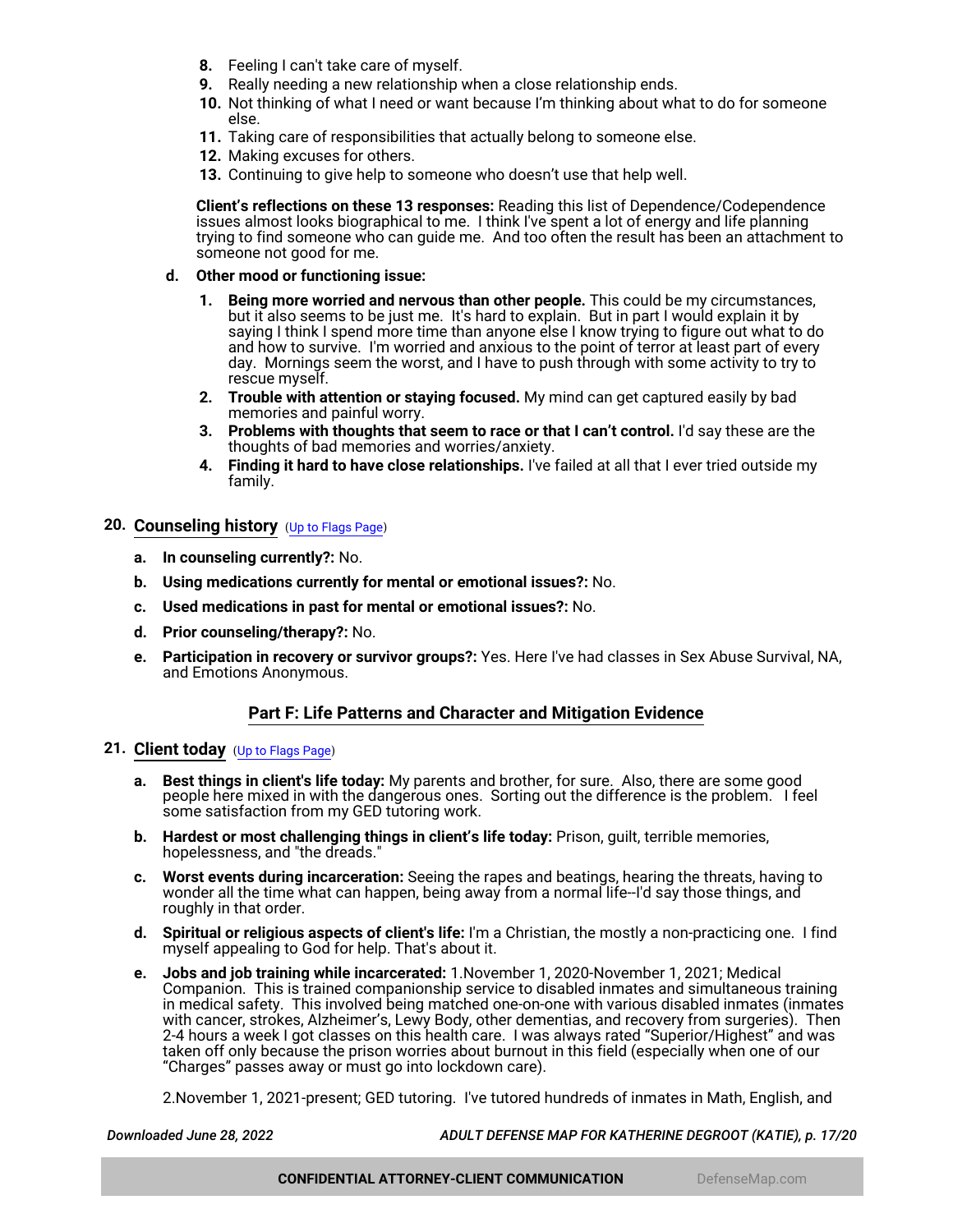Writing for their GED examinations. I love this work and still get letters of thanks from inmates I helped. I've always been rated "Superior/Highest."

I have copies of the high marks and kind letters written by my supervisors in both test jobs.

**f. Classes/education while incarcerated:** 1."Introduction to The 7 Habits of Highly Effective People," November 2, 2020-April 10, 2021; 18 classes of 2 hours each. Certificate dated April 10, 2021. This was an amazing class that helped me to know I'm in charge of my destiny (Habit 1: "Be Proactive") right on through the rest. I use every one of these every day and love to share them with anyone else who's interested.

2."Not Aggressive, Not Passive, Just Peacefully Assertive," December 16, 2020-August 30, 2021; 64 two-hour classes (twice a week) on healthy relationships, mostly designed for people who have been in abusive or controlling relationships. It was 16 monthly classes on how being clean and sober is a product of wise decisions every day. Certificate dated August 30, 2021. I'm not sure I've ever had such an eye-opening experience. It was a joy to see how so many of the women learned, grew, and blossomed in this class. So many of us have not known how to stand up for ourselves, choose good partners, and simply insist that we be treated with the consideration anyone should receive. The instructors were a combination of volunteers from the outside and the best counselors here. Just amazing. "Treat yourself like someone you're responsible to help"--I hope never to forget these lessons, and to never stop sharing them with other women.

3."First Things First," April 15, 2021- December 1, 2021; weekly classes pulling together Covey's 7 Habits by relating the all to Step 3: "Put First Things First." For everyone who stayed with it, this class put a bright light on how much we can accomplish when we use our time and priorities well, even in the recreation and leisure we choose. All inmates should have this--it drives home how much we can all grow by "using time, not just doing time." Certificate dated December 1, 2021. Truly powerful.

4."Surviving and Thriving After Abuse," December 1, 2021-present; weekly classes on rising above abuse of all kinds, including by putting one's recovery to a good use like helping others. Certificate is upcoming. The instructors were outside volunteers from our community college and were amazing. So many of us for the first time were able to face terrible things that had happened to us and stop being victims.

5."Relationships and Their Effects," January 16, 2022-present; weekly classes on how we're all affected more than we realize by who we hang with AND who we avoid. The slogan was, "You're the average of the 5 people you spend the most time with," and this really hit home to all of us. Certificate is upcoming.

- **g. Counseling, drug/alcohol recovery fellowship, religious groups, and other personal growth while incarcerated:** In addition to the classes above, I've been in "Emotions Anonymous" and "Survivors Alive" since I got here. These are tremendous recovery groups organized around the messages from our classes but then led by us inmates ourselves. These have done more than I can say to show us how to get a handle on our abuse (whether from childhood or adult abuse). The greatest lesson for me has been how much control I can get over what happened to me by putting it to good use, most often in the form of encouraging other survivors.
- **h. Other measures at self-improvement during incarceration:** I read, study, try to be of service to others, and am very careful about who I let into my inner life. I'll help anyone who sincerely wants it, but I allow only healthy people into my "inner journey."
- **i. Rules/conduct violations during this incarceration:** Only I had one write-up for anything. February 1, 2022, for supposedly missing count. I was actually at a required training for my job, and I was found, "Not guilty."
- **j. Assistance to the institution/facility during incarceration:** Please see what I've written about my jobs. But also, I often hear from inmates, supervisors, instructors, and even staff about how I'm a help to the mood of people and the entire facility. I'm a little embarrassed to talk about this, but I can give you the names of inmates and others who are happy to share their thoughts about this.
- **k. Living arrangement plans:** With my parents. They are ready, willing, and able--and even anxious--to help with this.
- **l. Work plans:** I have job offers from 3 businesses my family and I have connections with. But I also hope I can volunteer at our local mental health facility in helping female survivors.
- **m. Other release resources:** Definitely counseling, a good survivor's group (I'm in touch with one now-- "The Survival Option"--that meets 3 times a week close to my parents' home), and good relationships of all kinds.
- **n. Special upcoming opportunities or circumstances:** Well, almost everyone wants out, and I don't

*Downloaded June 28, 2022 ADULT DEFENSE MAP FOR KATHERINE DEGROOT (KATIE), p. 18/20*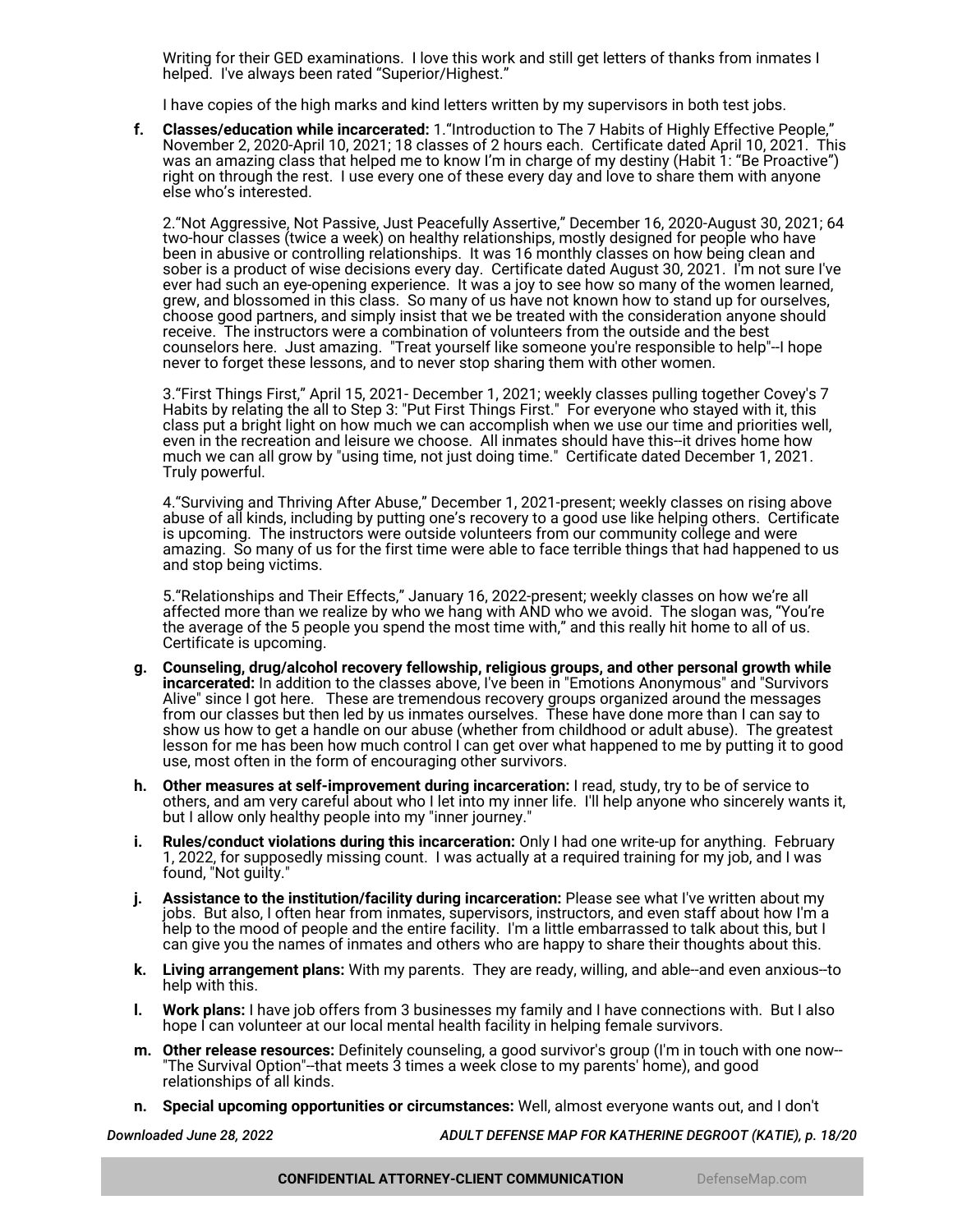want to invent anything special about my circumstances. I think I would rather talk about this in person.

- **o. Client plans for more steps supporting release:** I am already signed up for the maximum of work and programs available to me. I will continue to work all of them as hard and as well as I can. I would be doing this whether or not I was getting credit for it.
- **p. Other important information about the relief sought:** I'm happy to answer any questions about this. At the moment I can't think of anything further to say. I really appreciate your asking about these things. They tell so much about the inmates who are committed to a better life and better service to the community.

## <span id="page-18-0"></span>**22. Client's thoughts on the future** ([Up to Flags Page](#page-1-0))

- **a. Wish for changes in the following areas:**
	- **1. Education.** I would like to have a college degree, and perhaps a professional degree in counseling for young women. I'm taking all the courses that I can right now and reading when my concentration will allow.
	- **2. Alcohol or drug use.** I know that I need to develop a stronger and stronger hold on my sobriety and staying clean and sober. I have been working diligently on this. Presently, that means knowing all of the 12 Steps and being able to apply them every day.
	- **3. Counseling.** The counselors here really are not counselors in that sense, but I would be interested in more help to get my thoughts and depression under control.
	- **4. Ways of handling problems.** I need to continue to grow in all the ways that have been suggested to me. I need to have more trust in myself and better judgment about who to reach out to. Of course, I need to stay clean and sober.
	- **5. Better use of a personal strength or skill.** As I develop more of these, yes, I would like to have a better sense that I can rely on them instead of turning to dangerous people. I need to give up the idea that I draw my strength from being around aggressive people who show dangerous strength.
- **b. Client goals:** I would like to earn the right for an earlier release. I would like to remain close to my family, even taking my parents up on the idea of moving back home. I would like to put my difficult experiences to good use for the sake of girls and young women.
- **c. Specific things client thinks a judge would like to see 4 months from now:** I think a court would want to see my sobriety. And could see me coming to terms with my molestation, bad memories, and depression, to name a few.
- **d. Something good the client can imagine coming from current challenges:** Of course. I'm trying every day to make those good outcomes happen.

## <span id="page-18-1"></span>**23. Character and mitigation evidence** ([Up to Flags Page](#page-1-0))

- **a. Best accomplishments:** I would include staying away from drugs and alcohol here in prison (they are everywhere), getting my GED, tutoring other GED students, taking advanced classes, and learning to be a successful person.
- **b. Personal strengths:** I would say kindness, hard work (when my concentration is not broken with bad thoughts), consideration for others, and persistence.
- **c. People client is currently helping (or who currently rely on client):** I don't really have people who rely on me today. Some fellow inmates say that I have a good example for them, but I don't really look at it that way.
- **d. Other people client has helped:** I have always tried to be a kind and helpful person. I can't say that I have accomplished a great deal in terms of formal service to others. I very much want to.
- **e. Client's Index of Supporters:**
	- **1. Harold DeGroot:**
		- **a. Relation to client:** Father.
		- **b. Trustworthiness:** It is an exceptionally responsible, religious, thoughtful, and giving person. He's accomplished at his factory supervisor job, in his church, in our neighborhood, and his family. I have never heard of negative.
		- **c. Contact information:** 260-950-3434.
		- **d. Specific help:** My dad would do anything to help me. This includes housing, support,

*Downloaded June 28, 2022 ADULT DEFENSE MAP FOR KATHERINE DEGROOT (KATIE), p. 19/20*